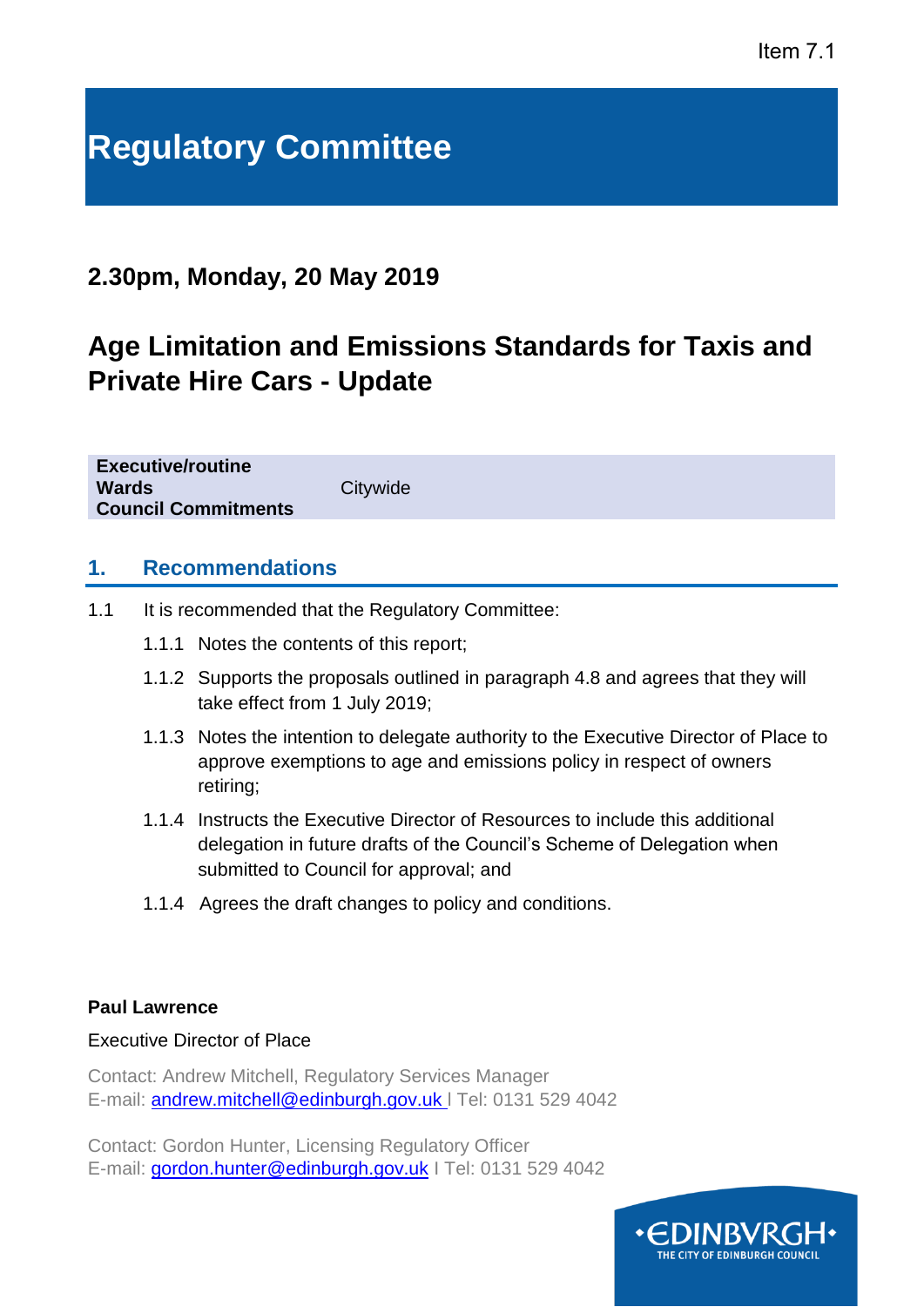**Report**

# **Age Limitation and Emissions Standards for Taxis and Private Hire Cars - Update**

# **2. Executive Summary**

2.1 Following the decision of the Committee to introduce a Taxi and Private Hire Cars Age Limitation and Emission Standards policy, the Committee instructed the Executive Director of Place to monitor the ongoing implementation of this policy. This report provides the Committee with an update on the implementation of the policy, and advises on proposed changes to policy.

# **3. Background**

- 3.1 The licensing of taxis and private hire cars (PHCs) is an optional activity in terms of the Civic Government (Scotland) Act 1982 ('the Act'). The City of Edinburgh Council, as Licensing Authority under the Act, passed a resolution in terms of Section 9 of the Act that Sections 10 to 23 of the Act shall have effect throughout the city, and that licences shall be required for taxis and PHCs from 1 July 1984 ('City of Edinburgh Taxi and Private Hire Car Driving Resolution 1983').
- 3.2 Section 10 of the Act requires the licensing authority to be satisfied as to the suitability in type, size and design of a vehicle for use as a taxi or PHC before granting or renewing a taxi or PHC licence.
- 3.3 In terms of the Act, when granting or renewing a licence, in addition to any mandatory or standard conditions to which the licence is subject, the licensing authority may (a) disapply or vary any standard conditions so far as is applicable to the licence; and (b) impose conditions. The conditions shall be such reasonable conditions as the licensing authority thinks fit.
- 3.4 On 16 March 2016 the Regulatory Committee agreed:
	- 3.4.1 a revised policy on Taxis and Private Hire cars, outlined in Appendix 1, which took effect from 7 May 2018, which:
		- 3.4.1.1 introduced an age limitation in respect of taxis and PHCs; and
		- 3.4.1.2 will incrementally increase the minimum emissions standards for the engines in these vehicles, which will improve emissions standards;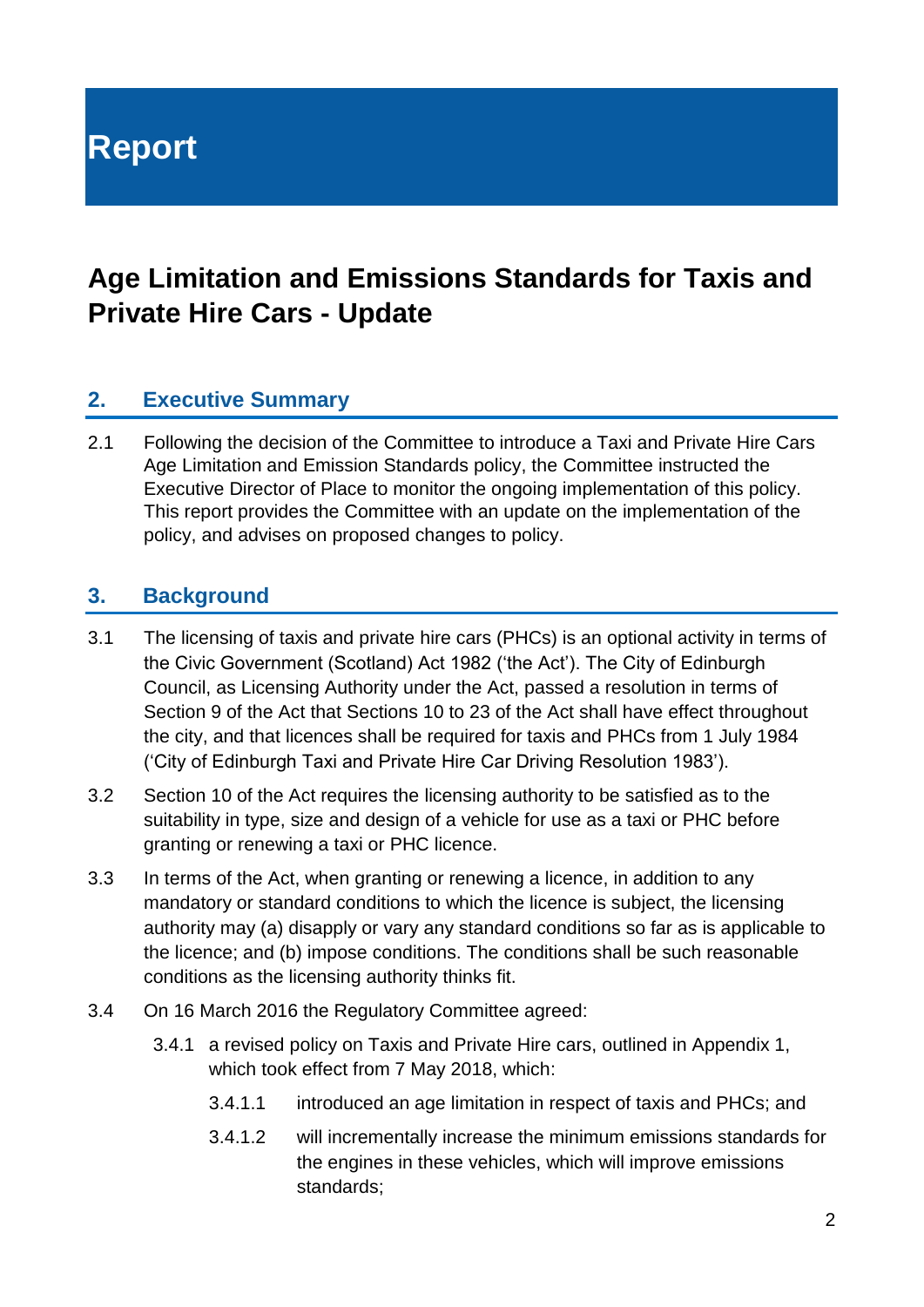3.5 The Committee instructed Council officers to monitor the ongoing implementation of this policy, and if any unforeseen issue arise to report these back to the committee, so that it could consider any modifications of the policy which would assist with its ongoing implementation.

# **4. Main report**

- 4.1 The Council previously updated standard licensing conditions for taxi and private hire car vehicles and drivers in 2016. These conditions were further updated following the decision of the Regulatory Committee to introduce a Taxi and Private Hire Cars Age Limitation and Emission Standards policy and conditions (Appendices 1 and 2)
- 4.2 The latest policy milestone was **effective 1 April 2019,** when no Taxi or PHC would be accepted for licensing as a Taxi or PHC or as a replacement vehicle for an existing taxi or PHC licence unless it is a minimum of Euro 5. Any Euro 0-4 taxi or PHC for which an application to renew a licence was made prior to 1 April 2019 may continue to be operated until its licence expires.
- 4.3 The Licensing Service has received approximately 306 applications to vary licence conditions of Taxi or Private Hire Car Licences since this change in policy. These are referred to the committee to determine whether in each case an exemption to the policy should be made, and the relevant licence should be granted with an exemption to the relevant conditions. There are currently 52 appeals still to be heard. To date 112 variation applications have been refused and 131 granted. 113 were given an extension of 1-2 years; 15 were given an extension of 2-3 years; and three were given an extension of 3 years or more.
- 4.4 Approximately 530 vehicles have already been upgraded to meet the new conditions, which indicates that a proprtion of the trade is already working to meet the terms of the policy.
- 4.5 The Committee instructed Council officers to monitor the ongoing implementation of this policy, and should any unforeseen issue arise to report these back to the committee, so that it could consider any modifications of the policy which would assist with its ongoing implementation

# **Retirement policy**

- 4.6 A number of vehicle owners have had a request for exemption to policy heard, and during the hearing have indicated that they intend to retire within the next 1-2 years. The committee has generally been sympathetic to these requests and has granted a number of exemptions.
- 4.7 It is proposed that owners seeking an exemption to policy on the basis of retirement could be dealt with by Council officers under delegated authority, subject to strict criteria. If considered appropriate it is proposed that: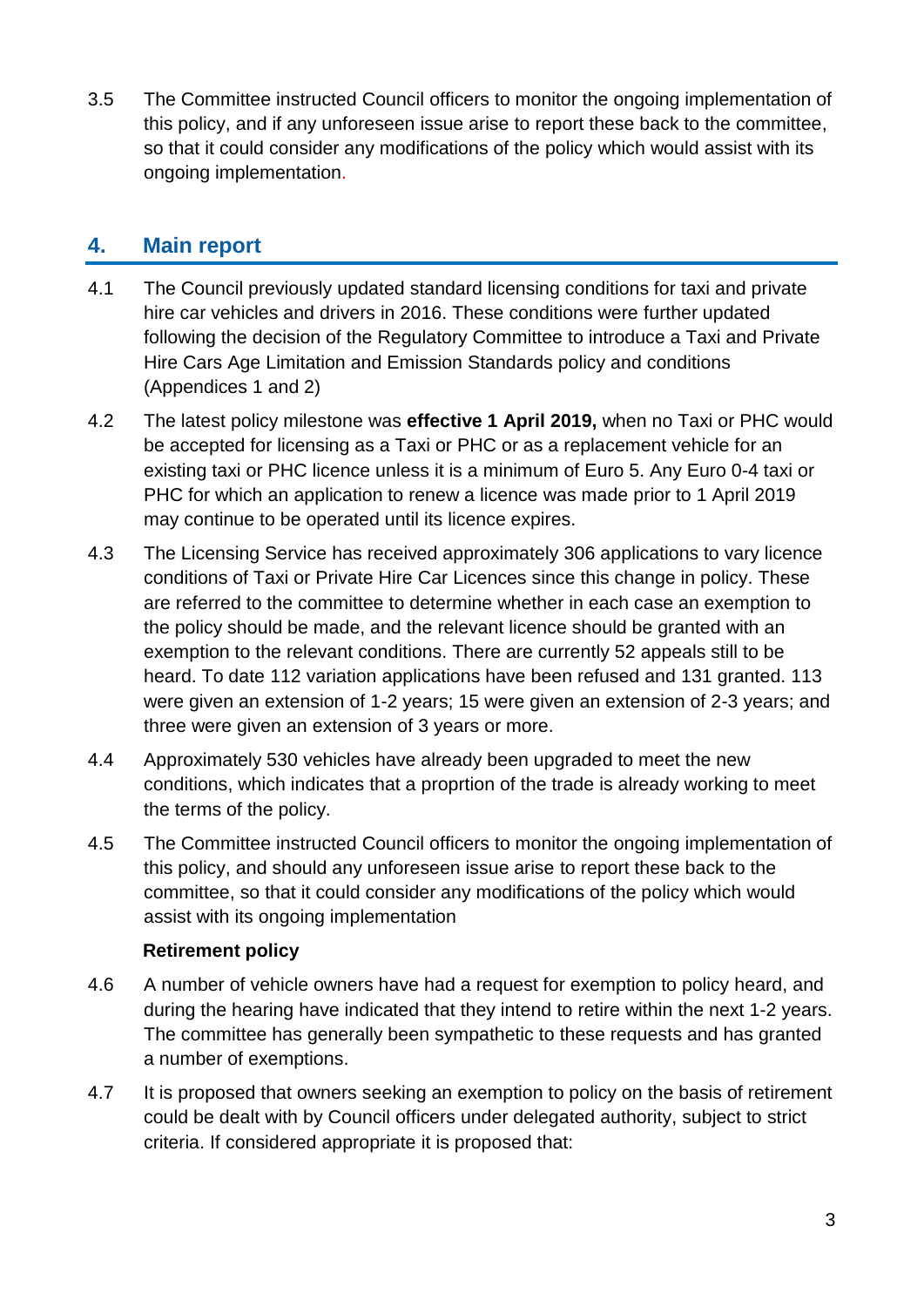- 4.7.1 Individual owners could be given an exemption of up to a maximum period of one year;
- 4.7.2 Owners would have to provide a written declaration that it was their intention to retire and the intended date of retirement;
- 4.7.3 Only one exemption can be dealt with under delegated authority and any further requests are referred to the committee.
- 4.8 It is acknowledged that circumstances can change, and any change to retirement plans would be referred back to the committee for further consideration. In addition, any evidence of bad faith would be referred back to the committee with an immediate request to vary terms of the licence. This may also be considered in the context of an owner's suitability in terms of the fit and proper test.

## **Euro 5s**

- 4.9 The first policy milestone took effect on 1 October 2018, from which date no taxi or PHC would be accepted for licensing as a taxi or PHC or as a replacement vehicle for an existing taxi or PHC licence unless it is a Euro 6. This prevents Euro 5 or lower vehicles which are not already part of the current City of Edinburgh licensed fleet of vehicles from being tested and licensed. Members will recall that there was evidence that a number of licensed taxi operators were replacing vehicles by purchasing older second hand taxis, which were no longer suitable for licensing in the authority in which they were originally licensed. These second hand vehicles had become available because they failed emission or age standards in those authorities, e.g. London/Birmingham. This measure therefore prevented a short term increase of vehicles which would require to be further replaced when this Council's higher emission standards took effect
- 4.10 The latest policy milestone was **effective 1 April 2019,** after which date no taxi or PHC would be accepted for test unless it is Euro 5 or above. Any Euro 0-4 taxi or PHC which has passed its test and is licensed prior to 1 April 2019 may continue to be operated until its licence expires.
- 4.11 The taxi trade has advised that only a small number of owners are able to finance and purchase brand new vehicles. This has a direct impact of the availability of second hand vehicles, and as a result of the implementation of the policy in October 2018 the availability of Euro 5 vehicles from within the existing fleet is problematic. The number of Euro 5 taxis available for purchase is significantly lower than the required demand to meet the emissions standards. As a result this has created a false market value for vehicles. The trade has asked that consideration is given to relaxing the current policy and allowing the purchase of Euro 5 vehicles from outwith the existing fleet. This would apparently stabilise the aftersales market and create greater availability of suitable vehicles in the short term.
- 4.12 It is proposed by Council officers that the policy that took effect on 1 October 2018 (no taxi or PHC to be accepted for licensing as a taxi or PHC or as a replacement vehicle for an existing taxi or PHC licence unless it is a Euro 6) should be amended to give a date of 1 April 2020. This would allow a number of drivers to make the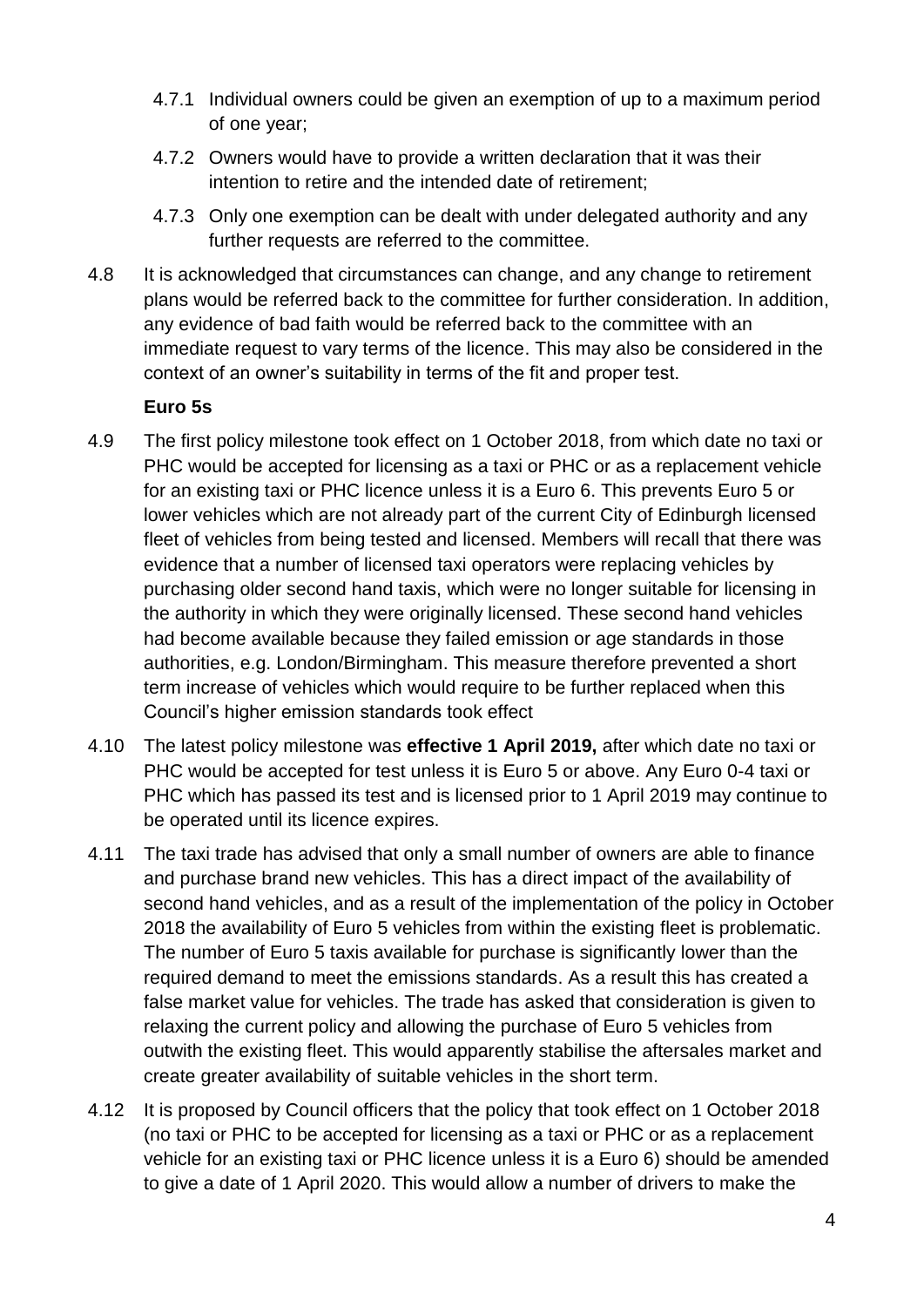necessary step change to achieving full compliance with the policy by 2022. This is a proportionate measure, responding to what is known about the impact of implementation on the trade and availability of vehicles.

## **Electric Vehicles**

- 4.13 The profile of electric vehicles (EV) is now growing and is seen as a contributor to reducing carbon emissions and improving air quality. There are currently 27 LEVC brand vehicles licensed as taxis in Edinburgh; two Tesla vehicles and 16 Nissan Leaf vehicles licensed as Private Hire cars
- 4.14 LEVC (formerly known as the London Taxi Company) is the only company currently supplying a purpose built taxi. The vehicle has been well received in Edinburgh and a number of new LEVC vehicles have already been licensed. The LEVC TX is powered by a full-electric hybrid drivetrain. It continuously drives in full-electric mode, but is recharged by 1.5-litre turbocharged three-cylinder petrol engine. This is the only purpose built 'electric' taxi that is currently available on the market
- 4.15 The taxi trade has highlighted concerns about the current EV infrastructure and the availability of charging points.
- 4.16 The City of Edinburgh Council is committed to improving EV infrastructure, and an EV Action Plan has been designed to increase charging infrastructure across the city and to encourage the uptake of EVs. The EV Action Plan is overseen by the Transport and Environment Committee
- 4.17 Regulatory Committee members were keen to encourage conversion to Electric Vehicles and Council officers were asked to consider measures that would provide some form of incentive. It is proposed that the current policy and conditions be amended **effective 1 April 2020** to allow any electric taxi or PHC, which is not a hybrid vehicle, to be an exception to the 10 year age limit and allow an additional four years of operation. Subject to meeting normal conditions about roadworthiness and ongoing six monthly compliance test from the vehicle's 10<sup>th</sup> anniversary, this will allow a vehicle to be submitted for test prior to the  $14<sup>th</sup>$  anniversary of its registration for renewal of licence and can continue to operate until the expiry of that licence period.

# **Hybrid Vehicles**

- 4.18 Hybrid cars have electric elements to their powertrains, but cannot be considered 'electric cars' due to the presence of a petrol engine. The term 'hybrid' is technically quite vague (Appendix 3), but in the context of cars almost always refers to a petrolelectric powertrain. This means that the car uses a combination of electricity stored in batteries and petrol stored in a tank to propel the car forward.
- 4.19 At the time of manufacture/registration hybrid cars will all have a Euro rating which reflects the vehicle's emissions level. It is therefore not proposed to make any changes to the policy in this regard.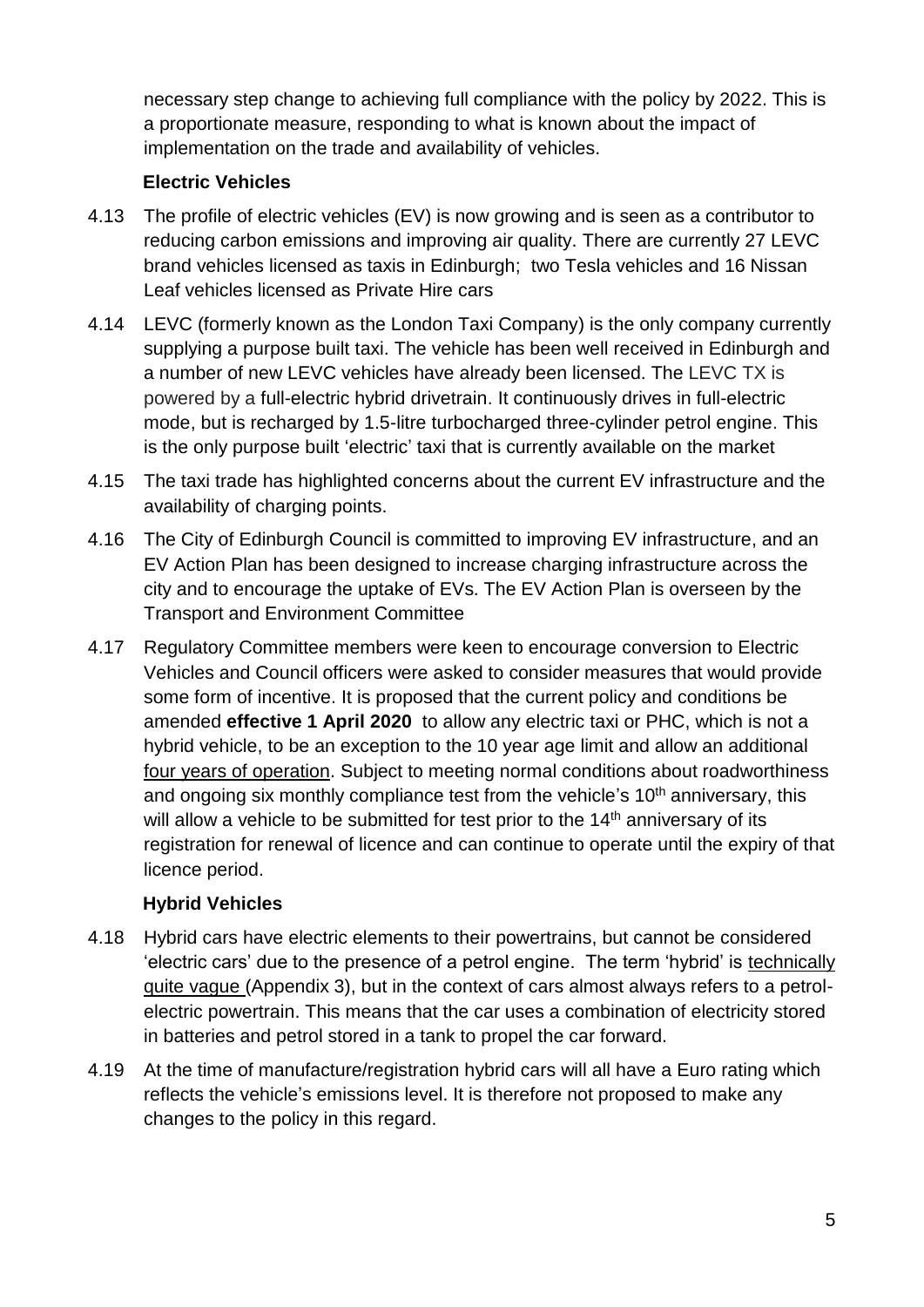## **LPG Vehicles**

4.20 Prior to 2018, licensing conditions prevented the use of LPG vehicles and they had never previously been considered appropriate for licensing. The hire trade expressed an interest in allowing existing taxis to be converted to LPG vehicles. The committee agreed that any existing vehicle licensed by the Council can be adapted to Euro 6 or converted to LPG, provided that the following can be shown by the operator and that any modification is carried out at the owner's risk:

4.20.1 it is assessed as safe by the Taxi Examiner; and

- 4.20.2 it is accompanied by an approval certificate obtained from the Driver and Vehicle Standards Agency (DVSA).
- 4.21 The scheme of delegation does not allow Council officers to approve vehicle conversions, and all applications to convert existing vehicles will be referred to the committee for consideration.
- 4.22 In line with the approach for electric vehicles set out above, such conversion should be subject to meeting normal conditions about roadworthiness and ongoing six monthly compliance test from the vehicle's 10<sup>th</sup> anniversary of registration. This will allow a vehicle to be submitted for test prior to the  $14<sup>th</sup>$  anniversary of its registration for renewal of licence and can continue to operate until the expiry of that licence period.

#### **Retro Fit/Replacement engines**

- 4.23 The committee previously agreed that any existing vehicle licenced by the Council can be adapted to Euro 6 or converted to LPG if it is assessed as safe by the Taxi Examiners and is accompanied by an approval certificate obtained from DVSA.
- 4.24 A number of enquiries have been made by the trade about retro fitting of vehicles with EV capability, although no firm proposals or applications have been made or vehicle specifications submitted to the Council. In the interim it is proposed that any request to retrofit or for conversion of an existing taxi or PHC vehicle is dealt with on a case by case basis. Provided that the following can be shown by the operator and that any modification is carried out at the owner's risk, conversion may be considered appropriate:

4.24.1 it is assessed as safe by the Taxi Examiners; and

4.24.2 it is accompanied by an approval certificate obtained from DVSA

- 4.25 A number of enquiries have also been made by the trade about replacement engines, which could potentially change the emissions rating of an existing vehicle. Upgrading a vehicle's engine does not automatically mean that there is an improvement to the emissions level, and a number of other components would also require to be upgraded.
- 4.26 In more general sense, just because a vehicle has been converted does not mean that its Euro rating will change. DVSA advises that there is no mechanism to reclassify a vehicle's Euro rating. Once a vehicle has been given a classification it will always have this, and the V5 vehicle registration document cannot be changed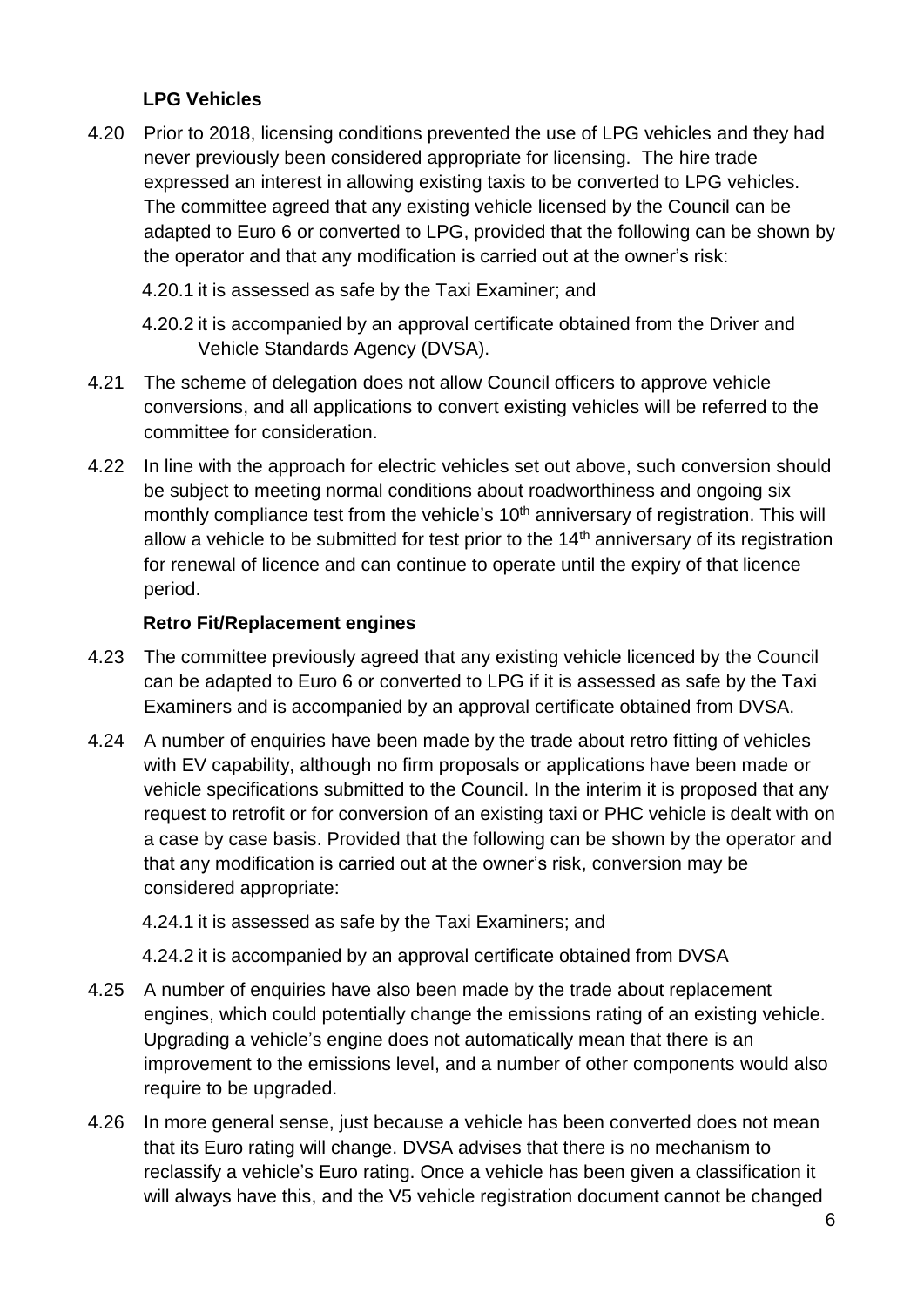in that respect. The Euro rating remains with the vehicle for its lifetime. DVSA can re-categorise the vehicle's emissions level, and an application can be made to the Driver and Vehicle Licensing Agency (DVLA) that allows the tax bracket to be changed. This would in essence dictate that the vehicle has a different emission rating, which would then form part of any future MoT process. However, the vehicle would still retain its original Euro rating.

4.27 The Scheme of Delegation does not allow Council officers to approve vehicle conversions, and all application to convert existing vehicles will be referred to the committee for consideration.

#### **After market devices**

- 4.28 There are a number of after market devices and fuel additives that manufacturers claim can improve fuel economy and/or reduce exhaust emissions.
- 4.29 The majority of after market devices require ongoing maintenance and do not provide a permanent or fixed effect on emissions. It is not proposed to allow the inclusion of after market devices within the age and emissions policy, and any application submitted would be dealt with on a case by case basis.
- 4.30 Proposed changes to conditions and policy are shown in Appendix 4.

# **5. Next Steps**

5.1 Council officers will monitor the implementation of the proposed changes and provide a further update in 12 months

# **6. Financial impact**

- 6.1 Overall the change to conditions will not create any additional costs to the Council budget. The mitigation measures previously agreed (allowing any operator who applies to change their vehicle without paying the normal change of vehicle variation fee) are estimated at £60,000 over four years. This will be contained within the licensing budget
- 6.2 The Council's scale of fees for licensing applications was approved with effect from 1 April 2019. Any costs implementing policy changes will be contained within the current ring-fenced income generated from licence application fees.

# **7. Stakeholder/Community Impact**

7.1 The development of policy in respect of the licensing of taxis and private hire cars is part of the wider policy-making role for the Council. It is essential that all strategic aims of the Council are considered, and that where appropriate the taxi and private hire car licensing policy is consistent with these aims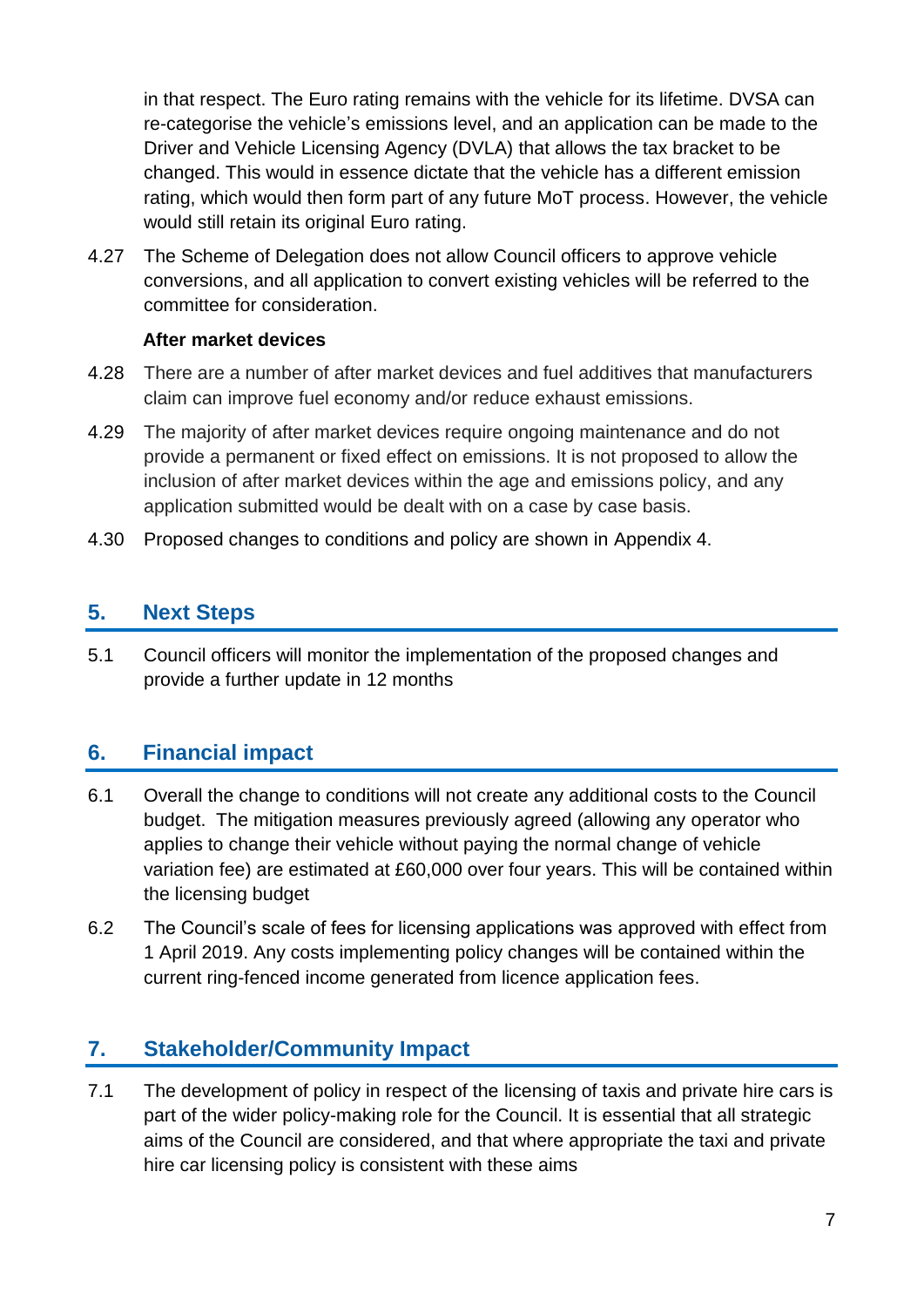- 7.2 Air Quality Management Areas have been declared at five areas across the city where air quality assessment has identified that UK air quality objectives (AQO) are not being met.
- 7.3 This policy will reduce the carbon footprint of the taxi and private hire car trade within the city and contribute to the Council's Sustainable Energy Action Plan to reduce carbon emissions across the city by 42% by 2020
- 7.4 The contents and recommendations neither contribute to, nor detract from, the delivery of the three Public Sector Equality Duties.
- 7.5 The contents and recommendations described in this report do not deliver any outcomes relating to the ten areas of rights, nor do they enhance or infringe them.
- 7.6 Representatives from the taxi and private hire car trade were consulted on at meetings of the Hire Car Consultation Group on 4 October 2016, 1 March 2017, 30 November 2017, 2 February 2018, April 2018, October 2018 and 5 March 2019
- 7.7 Council officers continue to discuss implementation with the trade during regular meetings.

# **8. Background reading/external references**

8.1 None

# **9. Appendices**

- 9.1 Appendix 1 Taxi and Private Hire Cars Age Limitation and Emission Standards (new policy agreed by the Regulatory Committee on 16 March 2018)
- 9.2 Appendix 2 Licensing Conditions
- 9.3 Appendix 3 Hybrid Vehicles
- 9.4 Appendix 4 Proposed changes to taxi and private hire car conditions and policy.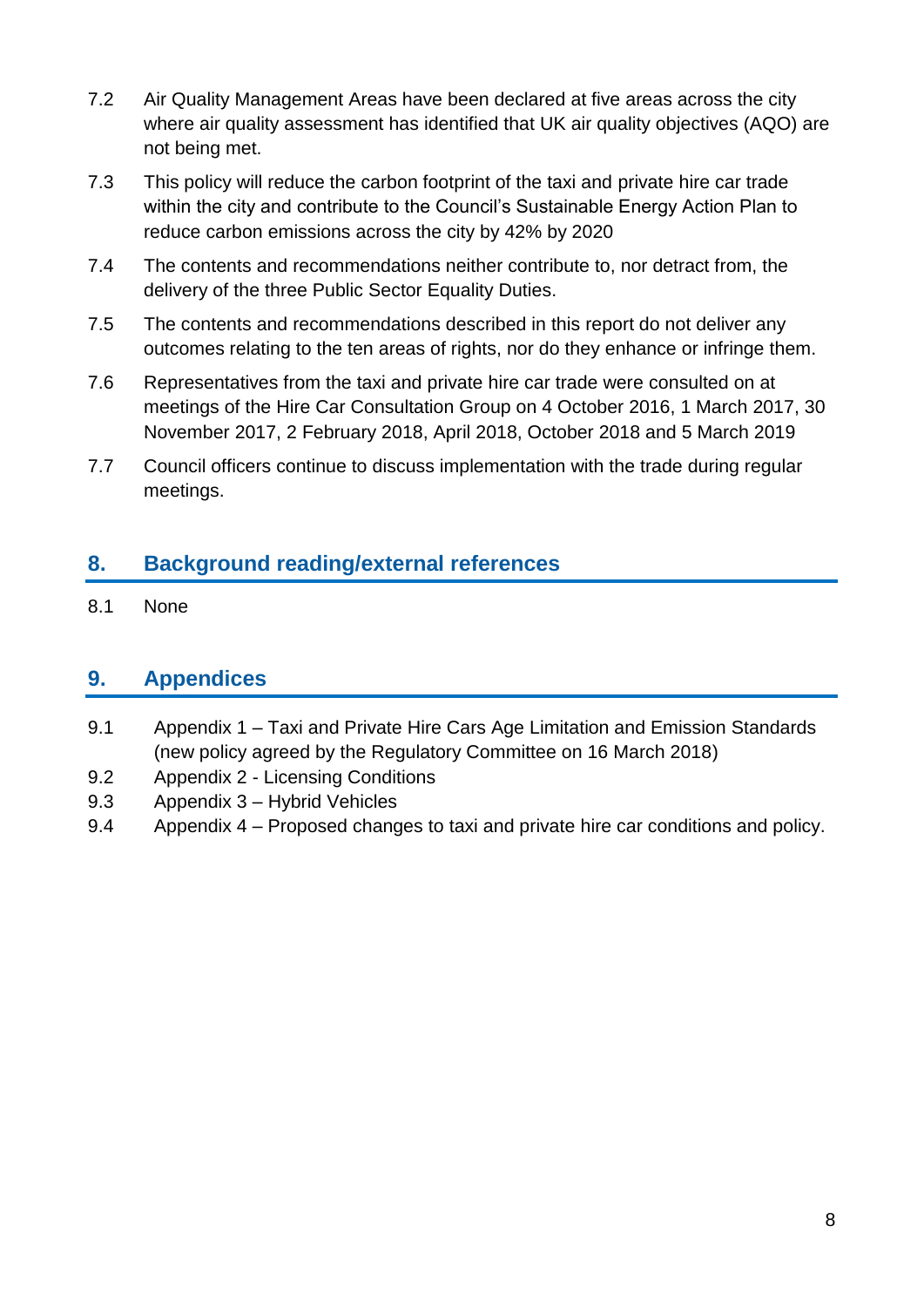**Taxi and Private Hire Cars Age Limitation and Emission Standards policy agreed by the regulatory committee on 16 March 2018**.

# **Taxi or PHC licensed by the City of Edinburgh Council**

#### **Age Limit**

- 1. **Effective 1 April 2020** there will be an Age Limit applied to Taxis and Private Hire Cars (PHC) licensed by the City of Edinburgh Council, Subject to meeting normal conditions about roadworthiness, a taxi and PHC can be submitted for test prior to the  $10<sup>th</sup>$  anniversary of its registration for renewal of licence and can continue to operate until the expiry of that licence period.
- 2. **Effective 1 April 2020** Any Taxi or PHC which is converted to LPG will be an exception to the above age limit and allowed an additional 4 years of operation. Subject to meeting normal conditions about roadworthiness a converted vehicle can be submitted for test prior to the 14<sup>th</sup> anniversary of its registration for renewal of licence and can continue to operate until the expiry of that licence period.

**In addition to vehicles requiring to meet the above age limits, the emission standards set out below will also apply with the relevant date for both age limitation and emission standards being the earliest date applicable in either category.**

#### **Emission Standards**

- 3. **Effective 1 April 2019** no Taxi or PHC will thereafter be accepted for test unless it is Euro 5 or above. Any Euro 0-4 Taxi or PHC which has passed its test and is licensed prior to 1 April 2019 may continue to be operated until its licence expires or **31 Mar 2020** whichever date is earliest.
- 4. **Effective 1 April 2022** no Taxi or PHC will thereafter be accepted for test unless it is Euro 6 or above. Separately to this requirement, any Euro 5 Taxi or PHC that has passed its test and is licensed prior to 1 April 2022 may continue to be operated until its licence expires or **31 Mar 2023** whichever date is earliest.

# **Taxi or PHC not currently licensed by the City of Edinburgh Council**

- 5. **Effective 7 May 2018,** no vehicle will be accepted for licensing as a Taxi or PHC or as a replacement vehicle for an existing Taxi or PHC licence unless it is either Euro 5 or 6.
- 6. **Thereafter effective 1 October 2018** no Taxi or PHC will be accepted for licensing as a Taxi or PHC or as a replacement vehicle for an existing Taxi or PHC licence unless it is a Euro 6.

Any applicant for either the grant or renewal of a taxi or PHC licence may request that a standard condition be disapplied in relation to his/her licence. Where an applicant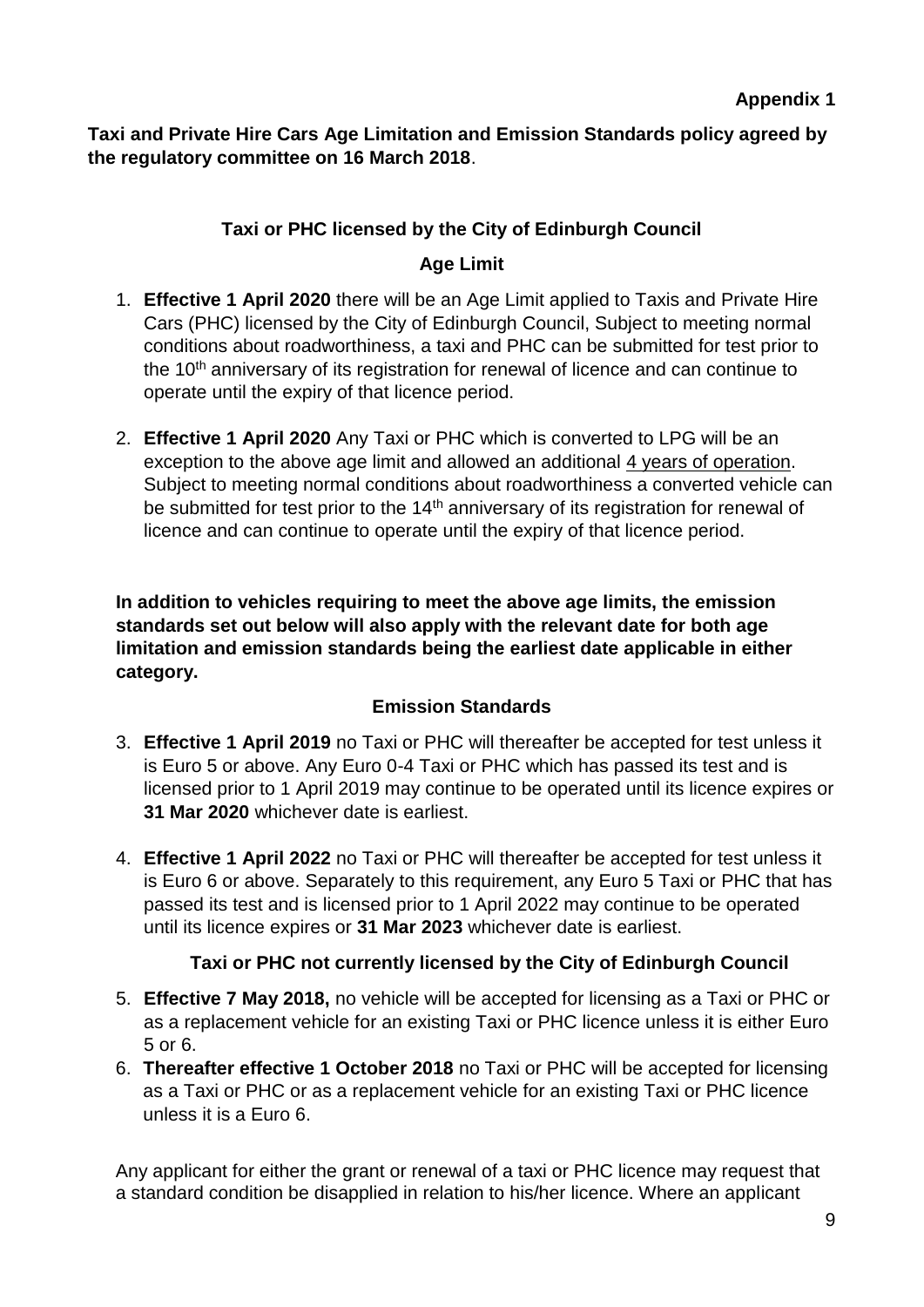seeks an exemption from the standard conditions in relation to either the age limitation or emission standards then such applications will be referred to Committee for determination on a case by case basis and it will be for individual applicants to set out their position as to why the conditions should not be applied. In any such case, were an applicant's requests for exemption to be refused then the applicant will be entitled to appeal the Committee's decision to the Sheriff.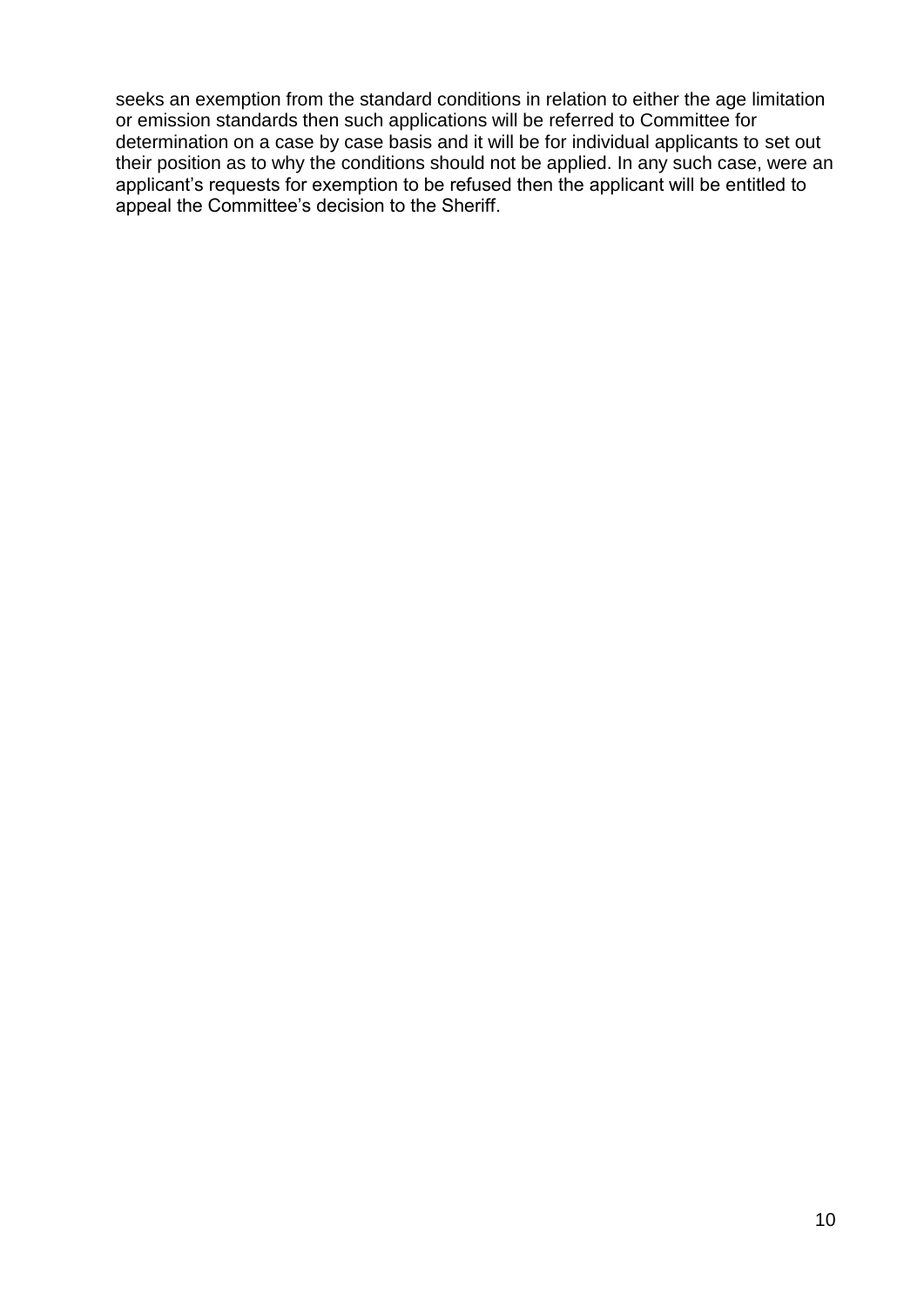#### **Licensing Conditions**

#### **Current Taxi Condition 256:-**

Licensed Vehicles in Edinburgh must be a motor vehicle of a type or model which holds a valid European Whole Vehicle Type Approval as an M1 vehicle, is purpose built for use as a Licensed Vehicle and must comply in all respects with the requirements of any Acts and Regulations relating to motor vehicles.

In addition to the above:-

From **7 May 2018** any motor vehicle to be licensed in respect of a new taxi licence or replacement vehicle under an existing taxi licence will require to be a Euro 5 or 6 taxi vehicle

From **1 October 2018** any motor vehicle to be licensed in respect of a new taxi licence or a replacement vehicle under an existing taxi licence will require to be Euro 6 taxi vehicle.

From **1 April 2019** any motor vehicle to be submitted for test in respect of either a new or existing taxi licence will require to be ( or exceed) a Euro 5 taxi vehicle. Any Euro 0-4 taxi vehicle licensed as a taxi prior to 1 April 2019 may continue to operate until that licence expires or 31 March 2020 whichever date is earliest

From **1 April 2020** all Licensed Vehicles must be less than 11 years old from the date of first registration (other than a Licensed Vehicle which has been converted to LPG). A Licensed Vehicle submitted for test in respect of renewal of a taxi licence prior to the 10<sup>th</sup> anniversary of its registration may continue to operate as a taxi until the expiry of the licence period following upon renewal of such licence. A Licensed Vehicle which has been converted to LPG submitted for test in respect of renewal of a taxi licence prior to the 14th anniversary of its registration may continue to operate as a taxi until the expiry of the licence period following upon renewal of such licence:

From **1 April 2022** any motor vehicle to be submitted for test in respect of either a new or existing taxi licence will require to be ( or exceed) a Euro 6 taxi vehicle. Any Euro 5 taxi vehicle licensed as a taxi prior to 1 April 2022 may continue to operate until that licence expires or 31 March 2023 whichever date is earliest

#### **Current PHC Conditions 303:-**

Licensed Vehicles in Edinburgh must be a motor vehicle of a type or model which holds a valid European Whole Vehicle Type Approval and must comply in all respects with the requirements of any Acts and Regulations relating to motor vehicles.

In addition to the above:-

From **7 May 2018** any motor vehicle to be licensed in respect of a new PHC licence or replacement vehicle under an existing PHC licence will require to be a Euro 5 or 6 vehicle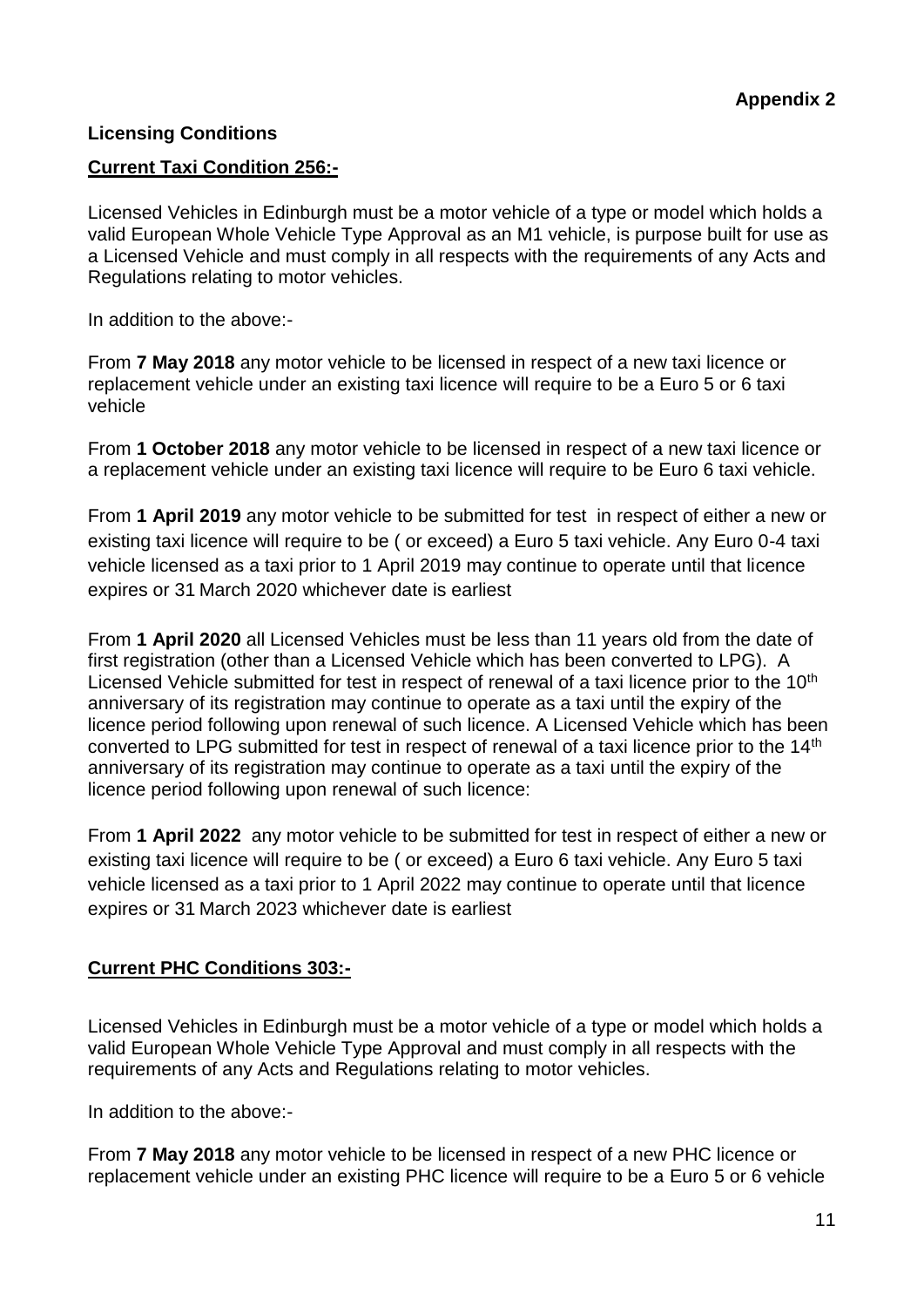From **1 October 2018** any motor vehicle to be licensed in respect of a new PHC licence or a replacement vehicle under an existing PHC licence will require to be a Euro 6 vehicle.

From **1 April 2019** any motor vehicle to be submitted for test in respect of either a new or existing PHC licence will require to be (or exceed) a Euro 5 vehicle. Any Euro 0-4 vehicle licensed as a PHC prior to 1 April 2019 may continue to operate until that licence expires or 31 March 2020 whichever date is earliest

From **1 April 2020** all Licensed Vehicles, other than a Licensed Vehicle which has been converted to LPG, must be less than 11 years old from the date of first registration. A Licensed Vehicle submitted for test in respect of renewal of a PHC licence prior to the 10<sup>th</sup> anniversary of its registration may continue to operate as a PHC until the expiry of the licence period following upon renewal of such licence. A Licensed Vehicle which has been converted to LPG and submitted for test in respect of renewal of a PHC licence prior to the 14<sup>th</sup> anniversary of its registration may continue to operate as a PHC until the expiry of the licence period following upon renewal of such licence

From **1 April 2022** any motor vehicle to be submitted for test in respect of either a new or existing PHC licence will require to be ( or exceed) a Euro 6 vehicle. Any Euro 5 vehicle licensed as a PHC prior to 1 April 2022 may continue to operate until that licence expires or 31 March 2023 whichever date is earliest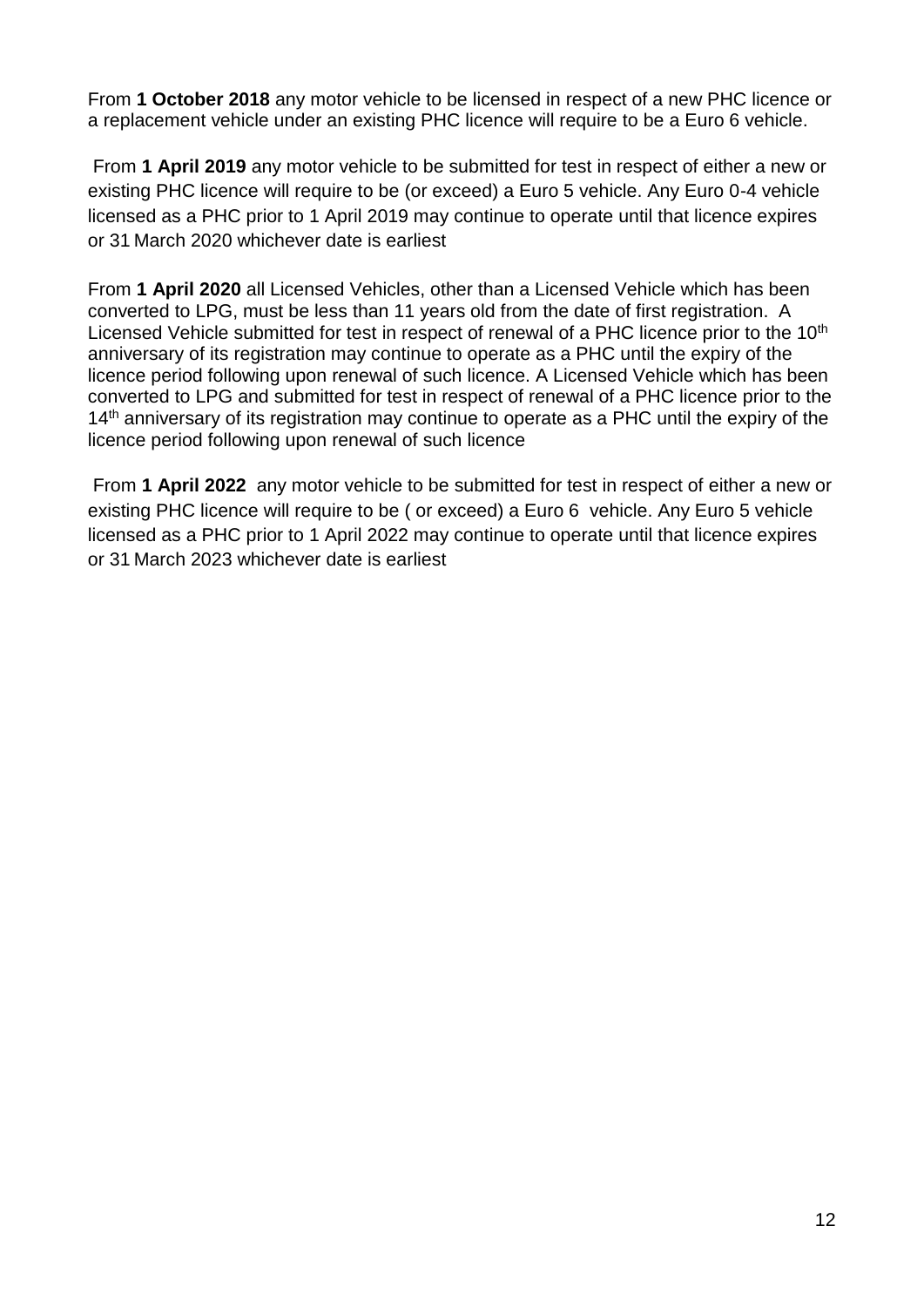### **HYBRID CARS**

Hybrid cars, have electric elements to their powertrains but cannot be considered 'electric cars' due to the presence of a petrol engine.

The term 'hybrid' is technically quite vague, but in the context of cars almost always refers to a petrol-electric powertrain. This means the car uses a combination of electricity stored in batteries and petrol stored in a tank to propel the car forward. The details of this arrangement will vary from car to car.

A hybrid vehicle will almost always be able to charge its own batteries using the petrol engine. In some cases, this is all the petrol engine is there for – to recharge the batteries, which power the electric motors. In other types of hybrid, the petrol motor drives the wheels directly, but an additional battery/motor combination adds some electric drive.

The main advantages of a hybrid are that it should consume less fuel and emit less CO2 than a comparable conventional petrol or diesel-engined vehicle.

Hybrid car owners also get extra benefits in the shape of lower [first year road](https://www.whatcar.com/advice/buying/ved-car-tax-changes-in-2017-what-do-i-need-to-know/)  [tax](https://www.whatcar.com/advice/buying/ved-car-tax-changes-in-2017-what-do-i-need-to-know/) and [company car tax.](https://www.whatcar.com/news/check-company-car-tax-rate/)

Hybrid cars have a conventional engine, an electric motor and a battery. There are a number of different types of hybrids and each works in a different way.

#### **Parallel hybrid cars**

These are the most common type of hybrid, and the [Toyota Prius](https://www.whatcar.com/toyota/prius/hatchback/review/) is the most widely known example. The car's wheels can be powered in three different ways: either directly by the engine, by the electric motor alone, or by both power sources working together.

When pulling away, and at speeds up to 15mph, the Prius only uses the electric motor for power, making it very economical for stop-start city driving. The petrol engine cuts in as speed increases, and it is used most during hard acceleration.

Whenever you decelerate or use the brakes, the regenerative braking system produces electricity and stores it in the battery for use later on. The battery is big enough that the electric motor can power the car for up to 1.25 miles.

Toyota also uses this system in the [Yaris](https://www.whatcar.com/toyota/yaris/hatchback/review/) and [Auris](https://www.whatcar.com/toyota/auris/hatchback/review/) hatchbacks and [Prius+](https://www.whatcar.com/toyota/prius/mpv/review/) MPV hybrids, while cars from [Audi,](https://www.whatcar.com/audi/) [BMW,](https://www.whatcar.com/bmw/) [Citroen,](https://www.whatcar.com/citroen/) [Land Rover,](https://www.whatcar.com/land-rover/) [Lexus,](https://www.whatcar.com/lexus/) [Mercedes-](https://www.whatcar.com/mercedes-benz/)[Benz,](https://www.whatcar.com/mercedes-benz/) [Peugeot,](https://www.whatcar.com/peugeot/) [Porsche](https://www.whatcar.com/porsche/) and [Volkswagen](https://www.whatcar.com/volkswagen/) work on the same basis.

#### **Range extender hybrid cars**

These only use their conventional engine to produce electricity for a generator that recharges the batteries. The engine never drives the car, it only produces energy for the electric motor.

The [BMW i3](https://www.whatcar.com/bmw/i3/hatchback/review/) with Range Extender is one of the most popular examples. The [Honda Jazz](https://www.whatcar.com/honda/jazz/hatchback/review/) Hybrid also uses an electric motor to help their relatively small conventional engines when required.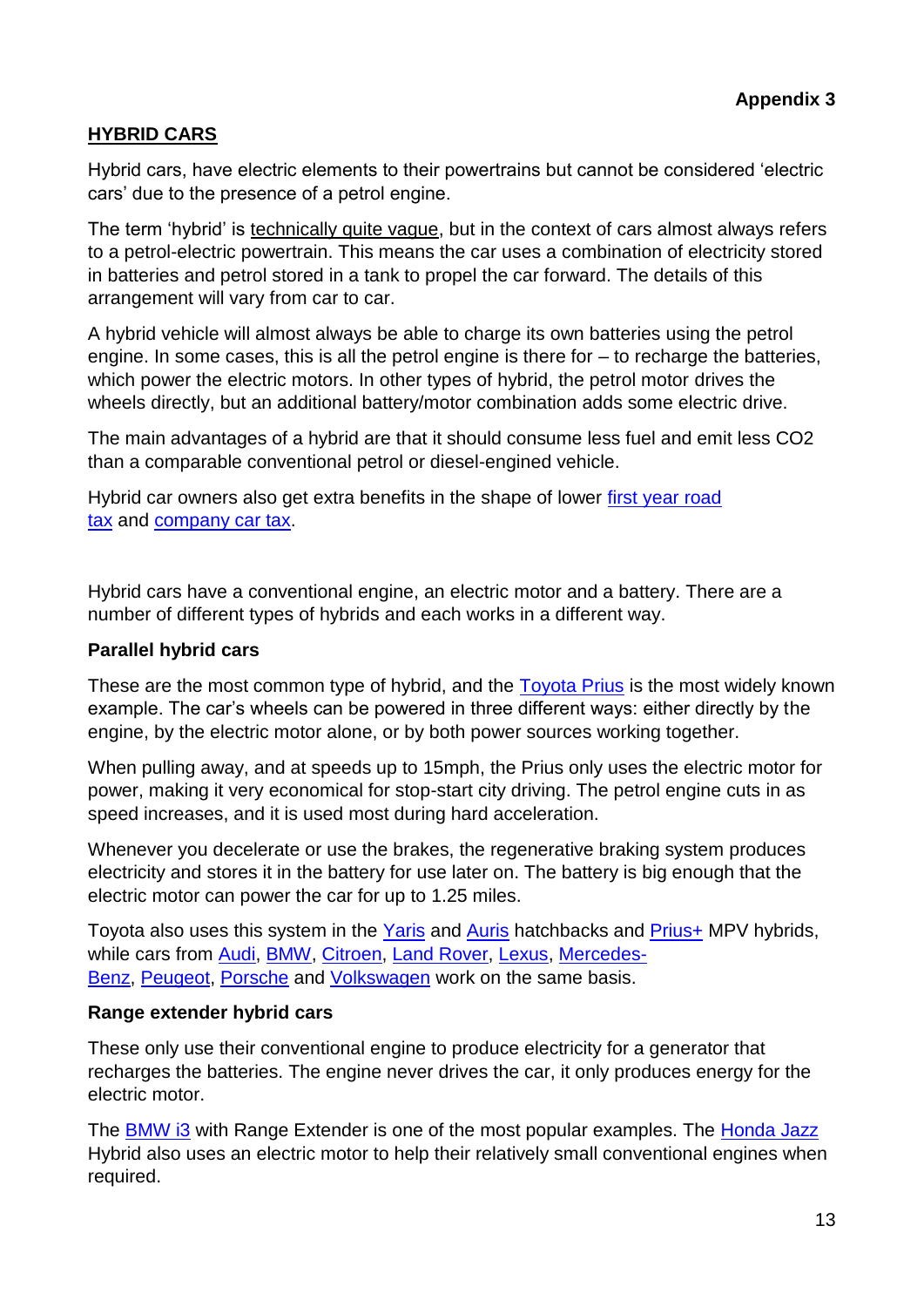Hybrids are also categorised as either strong or mild depending on the amount of battery power they have. With more battery capacity, strong hybrids can drive further than mild ones on electric power only.

The Suzuki Ignis is a mild hybrid, and one of the cheapest hybrid cars available

In 'mild hybrids', the amount of electric power that drives the wheels is limited. The car won't normally drive on electric power alone, but a small electric motor can be used to fill in the gaps. These systems are cheaper than 'full hybrid' models but have a much smaller benefit it terms of emissions.

# **Plug-in hybrids**

As the name implies, this type of hybrid can be plugged into an electric outlet to recharge their batteries, as well as being charged on the move.

Effectively, they are a halfway house between conventional hybrids and full electric vehicles. Although they have a conventional engine, they also have larger batteries than regular hybrids and can drive longer distances on electric power alone - up to 30 miles in some cases. When used correctly; there is no requirement to plug the car in (unlike with electric cars) and many owners choose not to. There are a growing number of plug-in hybrids on offer, including the [Mistubishi,](https://www.whatcar.com/mitsubishi/outlander/large-suv/review/) Outlander, [Toyota Prius](https://www.whatcar.com/toyota/prius/hatchback/review/) and [Volvo V60.](https://www.whatcar.com/volvo/v60/estate/review/)

# **Electric car, or 'EV'?**

An electric car is one that runs on, and is 'charged up' with, electric power. Petrol or diesel is never used to refuel an electric car. The electricity that powers an electric car is stored in batteries before being used by electric motors to drive the car's wheels; the addition of a fossil fuel engine would make it a hybrid.

Electric cars are becoming commonplace thanks to certain financial advantages, including government grants and the lower cost of "filling up" compared to a tank of petrol. They're considered better for the environment due to the fact they emit no exhaust gases. Popular examples of electric vehicles (often abbreviated to "EV") include the Nissan Leaf, Renault [Zoe,](https://www.telegraph.co.uk/cars/renault/renault-zoe-review/) and [Tesla Model S](https://www.telegraph.co.uk/cars/tesla/tesla-model-s-review/) but the choice is expanding rapidly.

Electric vehicles have several key benefits when compared to ordinary petrol and diesel cars, as well as increasingly popular hybrid cars. Electric vehicles emit no pollution at the tailpipe, which means they have a much smaller local environmental impact. They operate very quietly and are generally extremely easy to drive, with no real gearbox to speak of and a great deal of power at low speeds. You can drive an electric car on an automaticonly driving licence.

Most importantly they can be charged up at home. You can in certain circumstances 'refuel' an electric car using an ordinary three-prong plug wherever you find a socket, which is pretty much everywhere. While many owners choose to install a slightly more sophisticated 'plug' at home for faster charging, it's perfectly possible to use the existing setup on your drive or in your garage. Faster chargers, such as those found in car parks and at petrol stations, are also useful for EV owners.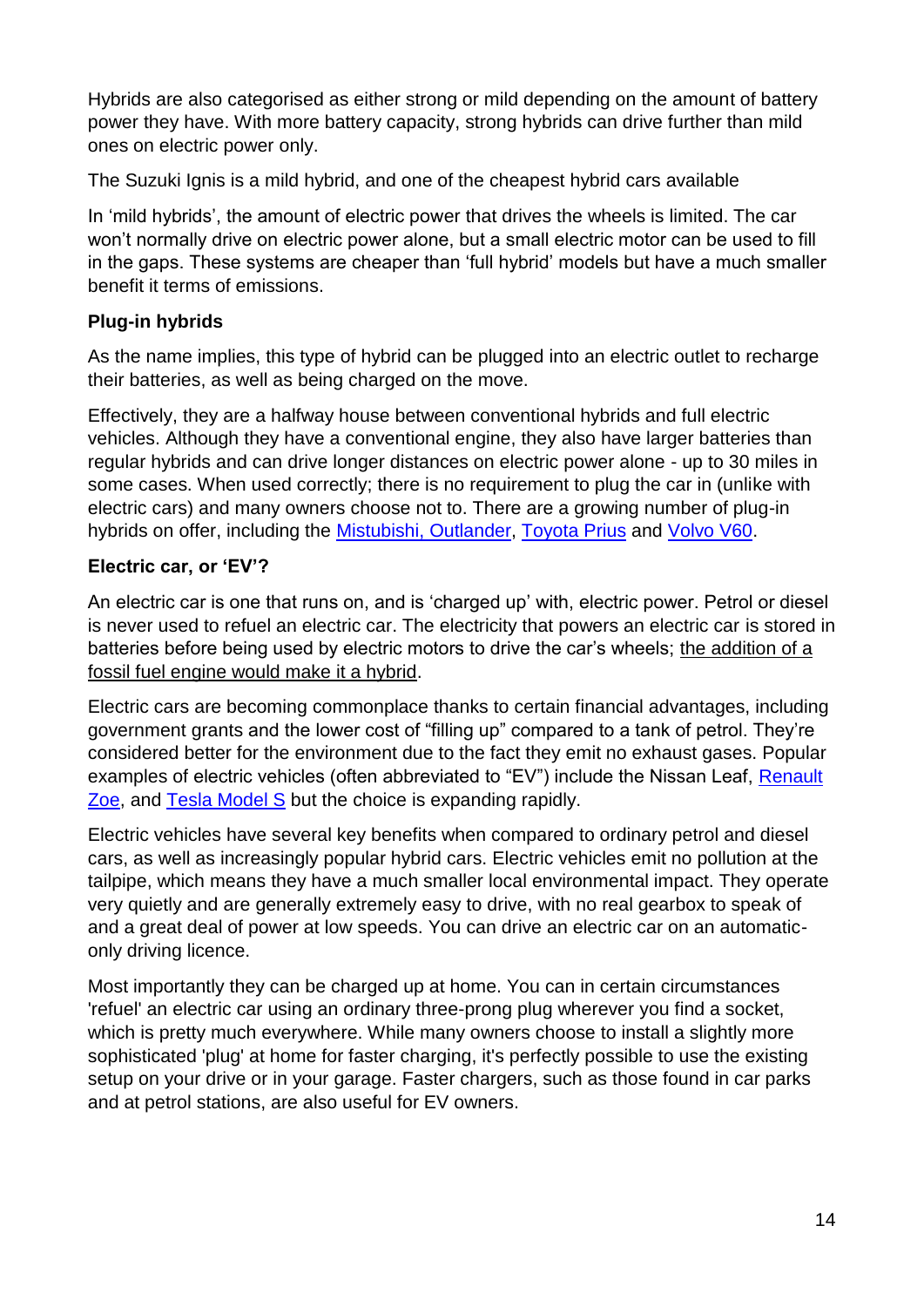# **LECV Taxi**

TX is a range-extended electric vehicle. This means that it is always driven electrically by a motor and powered by a battery. The electric range of 81 miles, combined with flexible plug-in charging options, gives most taxi drivers the ability to complete their day on electric power.

Because the nature of a taxi driver's work is varied and unpredictable by its nature, TX also has a small petrol range-extender fitted. This is not connected to the wheels and cannot drive the cab as an engine, it acts as a generator to send electrical energy to the battery and ensures drivers are able to complete their fare before needing to stop to recharge. It is this technology which overcomes the range anxiety faced by many operators and gives the confidence to consider an ultra-low emissions cab.

As well as emitting none of the harmful particulates associated with a diesel engine, TX combined CO2 emissions on the official WLTP drive cycle, which includes use of the range-extender, is only 20 g/km. This compares to between 212 and 244 g/km for a diesel London Taxi (depending on model / age) and represents a huge step towards improving the air quality in our cities.

#### **Hydrogen fuel cell car?**

At the moment, petrol, diesel and electricity are the only practical ways of transferring energy to a car for most people. The millions of plug sockets and thousands of fuel stations make it relatively easy to refuel a hybrid, EV or pure Internal combustion engine (ICE) car in Britain, even if there are downsides to both. However, for the more adventurous (and geographically serendipitous) there is another way – hydrogen.

A hydrogen fuel cell car is refuelled with compressed hydrogen. The car itself then turns the hydrogen into electricity, which it uses to drive its wheels. The emission from this process is pure water, which is clean enough to drink.

The technology is still in its infancy, but there are some clear advantages over fossil fuels, as well as a number of benefits in comparison to plug-in electric vehicles. Hydrogen is generated via a process called electrolysis, which can be done on a small scale in-situ; theoretically, an individual pump or station can create its own hydrogen using on-site renewables or excess electricity from the grid. It can also be pumped into a car quickly, closely resembling the process of refuelling a petrol car.

At the moment, there are only a handful of [hydrogen pumps in the UK.](https://www.telegraph.co.uk/cars/features/filling-hydrogen-motorway-service-station-pictures/) Some even exist at motorway service stations now but it is expect that this coverage will expand significantly over the next couple of years. It's too early to recommend this technology to most buyers but hydrogen fuel cell mobility already has enormous potential for small fleets.

Whatever happens, it's important to remember that technology develops rapidly, and that there's more to mobility than petrol pumps and charging cables.

#### **What are the benefits of a hybrid car?**

Driving a hybrid is similar to driving a conventional automatic car, so there's little compromise on performance.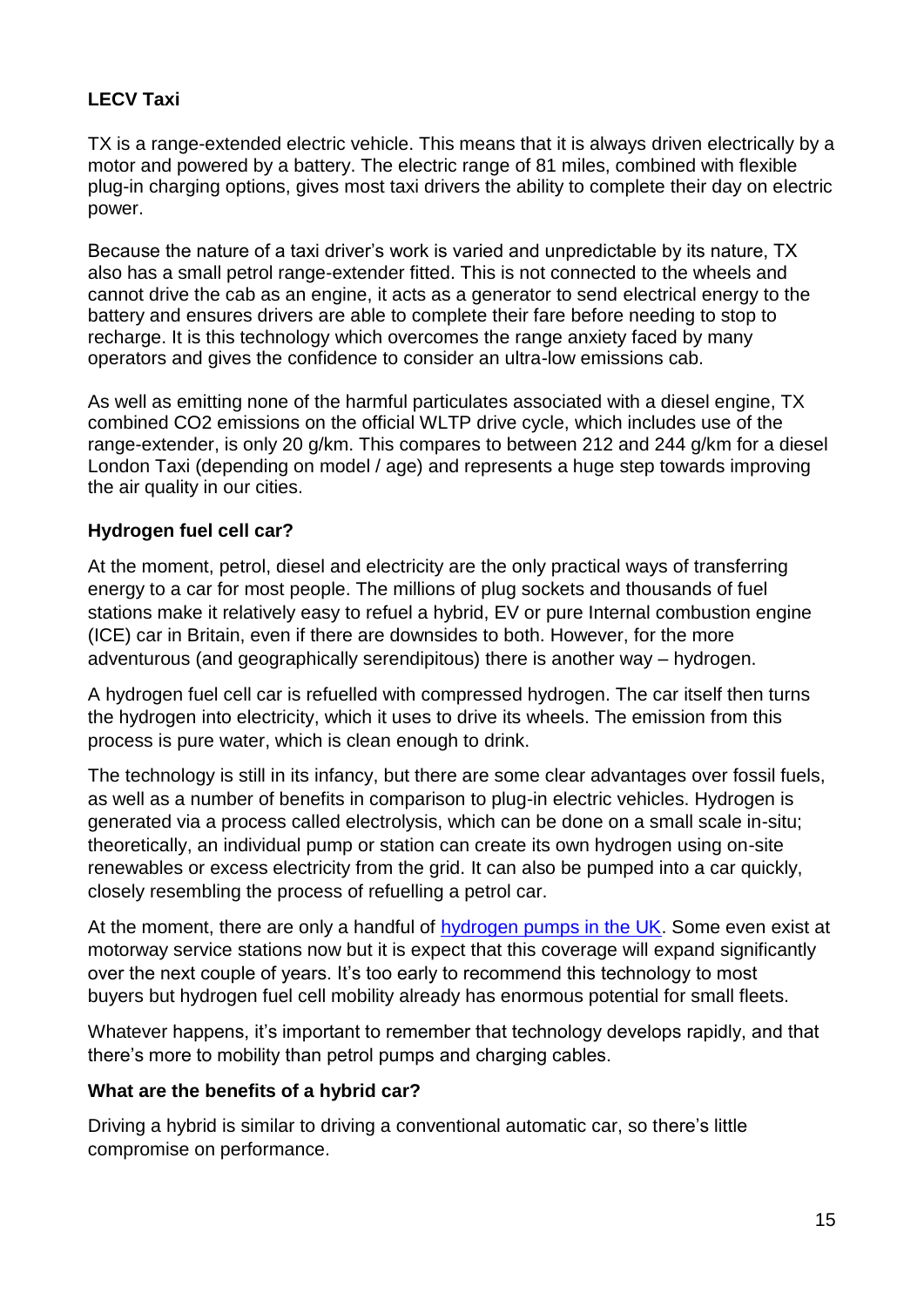Most strong hybrids will have a choice of power modes, too, ranging from eco to power, enabling the driver to choose maximum efficiency or performance depending on the driving conditions.

Range anxiety shouldn't be an issue and you because hybrids charge up their own batteries and don't necessarily need a charging point.

Although the tax benefits of hybrid ownership aren't as big as they used to be, company car drivers still pay less Benefit-In-Kind (BIK) tax than drivers of petrol or diesel cars, and cars emitting less than 75g/km qualify for London congestion charge exemption.

# **Hybrid Pros**

- **Cleaner energy**. Because hybrids run on a combination of petrol and electricity, they emit less pollution than petrol or diesel only vehicles.
- **Regenerative braking.** Much of the energy produced during braking is captured and fed to the battery. This action increases the charge available to the electric motor, which results in less fuel consumption. It can also extend the life of brakes.
- **Weight savings.** Many hybrids are constructed using lightweight materials, so they don't consume as much energy as their full-weight counterparts.
- **Smaller engines.** Because they don't have to power the car alone, the petrol engines used in hybrid cars are usually small, light, and highly efficient.
- **Higher resale value.** Hybrid versions of popular vehicles remain in high demand on the used car market. With a hybrid, you will likely recoup a higher percentage of the original investment at point of re-sale.

# **Hybrid Cons**

- **Performance.** Most hybrids are built for economy, not speed. Total output and acceleration lag behind comparable gas-only vehicles. To conserve weight, hybrids usually aren't equipped with sport-tuned suspensions and other performance enhancements found on non-hybrid models. The location of the battery pack often results in less-than-ideal weight distribution, which can affect handling.
- **Price**. Although the gap is narrowing, hybrids remain more expensive, sometimes by a significant margin. Many buyers find this trade-off to be unacceptable.
- **Maintenance**: Hybrid vehicles generally cost more to repair, and not all mechanics have the equipment and know-how to fix them properly.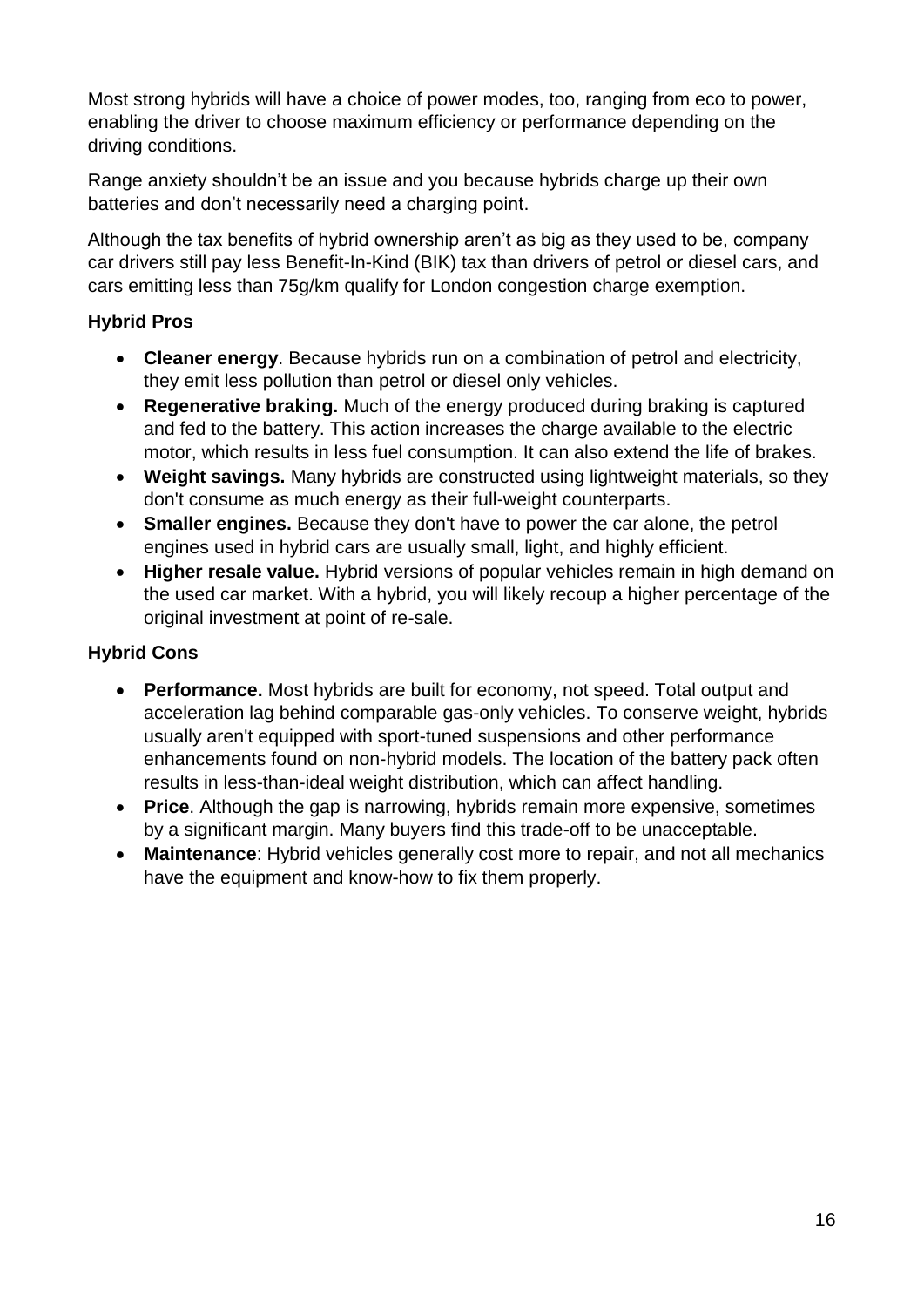**Proposed Taxi and Private Hire Cars Age Limitation and Emission Standards new policy**.

## **Taxi or PHC licensed by the City of Edinburgh Council**

### **Age Limit**

- 1. **Effective 1 April 2020** there will be an Age Limit applied to Taxis and Private Hire Cars (PHC) licensed by the City of Edinburgh Council, Subject to meeting normal conditions about roadworthiness, a taxi and PHC can be submitted for test prior to the  $10<sup>th</sup>$  anniversary of its registration for renewal of licence and can continue to operate until the expiry of that licence period.
- 2. **Effective 1 April 2020** Any Taxi or PHC which is converted to LPG will be an exception to the above age limit and allowed an additional 4 years of operation. Subject to meeting normal conditions about roadworthiness and 6 monthly compliance test from the vehicles  $10<sup>th</sup>$  anniversary this will allow a vehicle to be submitted for test prior to the  $14<sup>th</sup>$  anniversary of its registration for renewal of licence and can continue to operate until the expiry of that licence period
- 3. **Effective 1 April 2020** to allow any Electric Taxi or PHC, which is not a hybrid vehicle, to be an exception to the 10 year age limit and allow an additional 4 years of operation. Subject to meeting normal conditions about roadworthiness and 6 monthly compliance test from the vehicles  $10<sup>th</sup>$  anniversary this will allow a vehicle to be submitted for test prior to the 14<sup>th</sup> anniversary of its registration for renewal of licence and can continue to operate until the expiry of that licence period

**In addition to vehicles requiring to meet the above age limits, the emission standards set out below will also apply with the relevant date for both age limitation and emission standards being the earliest date applicable in either category.**

# **Emission Standards**

- 4. **Effective 1 April 2019** no Taxi or PHC will thereafter be accepted for test unless it is Euro 5 or above. Any Euro 0-4 Taxi or PHC which has passed its test and is licensed prior to 1 April 2019 may continue to be operated until its licence expires or **31 Mar 2020** whichever date is earliest.
- 5. **Effective 1 April 2022** no Taxi or PHC will thereafter be accepted for test unless it is Euro 6 or above. Separately to this requirement, any Euro 5 Taxi or PHC that has passed its test and is licensed prior to 1 April 2022 may continue to be operated until its licence expires or **31 Mar 2023** whichever date is earliest.

# **Taxi or PHC not currently licensed by the City of Edinburgh Council**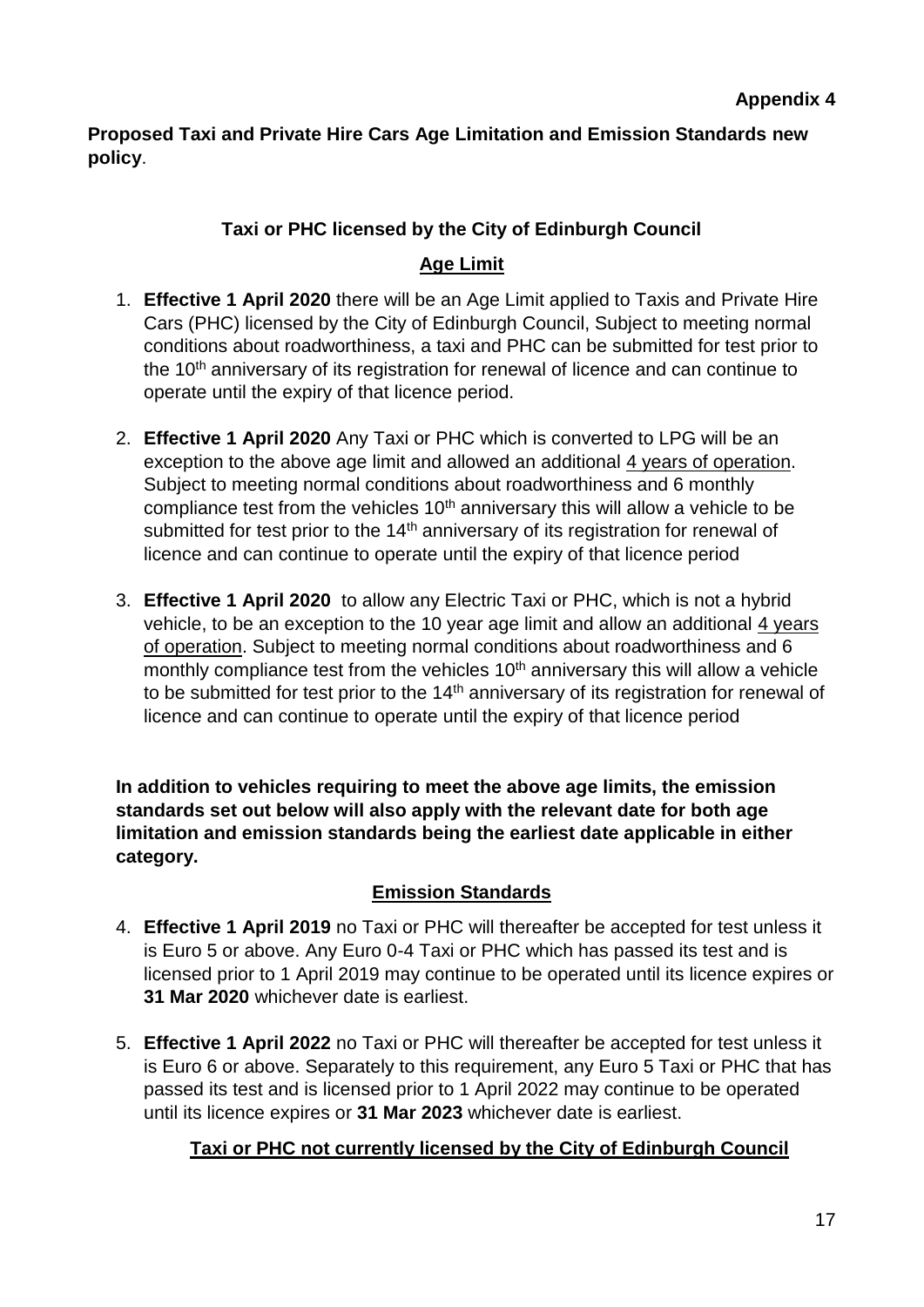- 6. **Effective 7 May 2018,** no vehicle will be accepted for licensing as a Taxi or PHC or as a replacement vehicle for an existing Taxi or PHC licence unless it is either Euro 5 or 6.
- 7. **Thereafter effective 1 April 2020** no Taxi or PHC will be accepted for licensing as a Taxi or PHC or as a replacement vehicle for an existing Taxi or PHC licence unless it is a Euro 6.

## **Electric Vehicles**

8. Any Electric Taxi or PHC, which is not a hybrid vehicle, to be an exception to the 10 year age limit and allow an additional 4 years of operation. Subject to meeting normal conditions about roadworthiness and 6 monthly compliance test from the vehicles 10<sup>th</sup> anniversary this will allow a vehicle to be submitted for test prior to the 14<sup>th</sup> anniversary of its registration for renewal of licence and can continue to operate until the expiry of that licence period.

## **Hybrid Vehicles**

- 9. Hybrid cars, have electric elements to their powertrains but cannot be considered 'electric cars' due to the presence of a petrol engine. The term 'hybrid' is technically quite vague, but in the context of cars almost always refers to a petrol-electric powertrain. This means the car uses a combination of electricity stored in batteries and petrol stored in a tank to propel the car forward.
- 10.Hybrid cars at time of manufacture / registration all have a Euro rating which reflects the vehicles emissions level.

# **LPG Vehicles**

- 11.Prior to 2018 licensing conditions prevented the use of LPG vehicles and they had never previously been considered appropriate for licensing. All application to convert existing will be referred to committee for consideration.
- 12.Any existing vehicle licenced by CEC can be converted to LPG provided that the following can be shown by the operator and that any modification is carried out at the owner's risk:
	- a. It is assessed as safe by the Taxi Examiners;
	- b. it is accompanied by an approval certificate obtained from DVSA; and
	- c. after such conversion subject to meeting normal conditions about roadworthiness and 6 monthly compliance test from the vehicles 10<sup>th</sup> anniversary this will allow a vehicle to be submitted for test prior to the 14<sup>th</sup> anniversary of its registration for renewal of licence and can continue to operate until the expiry of that licence period.

# **Retro Fit / Replacement engines**

- 13.any existing vehicle licenced by CEC can be adapted to Euro 6 provided that the following can be shown by the operator and that any modification is carried out at the owner's risk:
	- a. It is assessed as safe by the Taxi Examiners:
	- b. it is accompanied by an approval certificate obtained from DVSA.
- 14.In more general term just because a vehicle has been converted does not mean that its Euro 6 will change. DVSA advise that there is no mechanism to reclassify a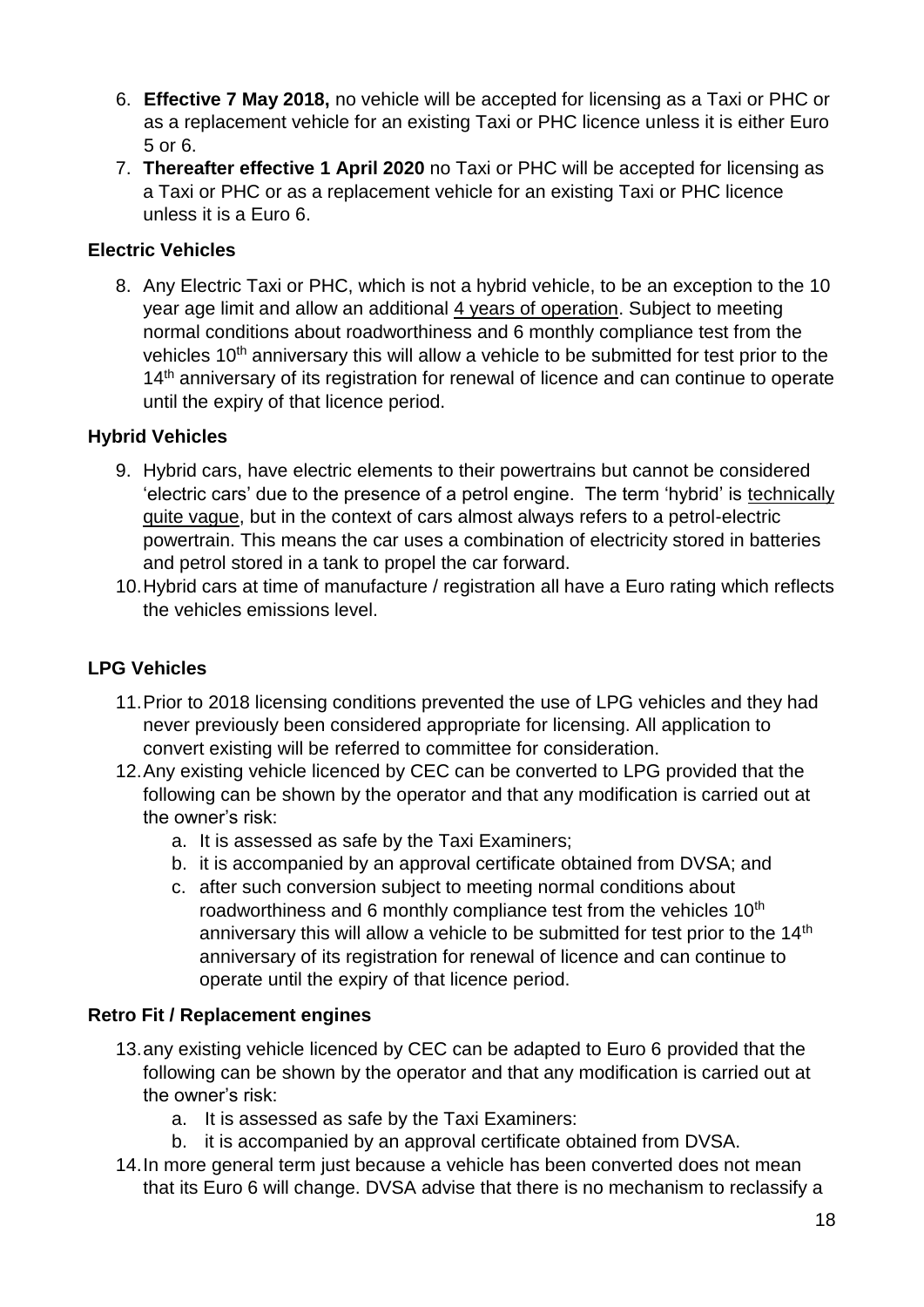vehicles Euro once a vehicle is given a euro classification it will always have this and the V5 vehicle registration document cannot be changed in that regard. The Euro rating once issued remains with the vehicle for life.

15.All application to convert existing will be referred to committee for consideration.

#### **After market devices**

16.There are a number of aftermarket devices and fuel additives that manufacturers claim can improve fuel economy and/or reduce exhaust emissions. The majority if not all aftermarket devices require ongoing maintenance and do not provide a permanent or fixed solution to emissions accordingly they have not been included within the policy and any application submitted would be dealt with on a case by case basis.

Any applicant for either the grant or renewal of a taxi or PHC licence may request that a standard condition be disapplied in relation to his/her licence. Where an applicant seeks an exemption from the standard conditions in relation to either the age limitation or emission standards then such applications will be referred to Committee for determination on a case by case basis and it will be for individual applicants to set out their position as to why the conditions should not be applied. In any such case, were an applicant's requests for exemption to be refused then the applicant will be entitled to appeal the Committee's decision to the Sheriff.

#### **Retirement policy**

- 17.Owners seeking an exemption to policy on the basis of retirement can be dealt with by council officer under delegated authority and given an exemption of up to a maximum period of 1 years dependant on circumstance.
	- a. Owners would have to provide a written declaration that it was their intention to retire and the intended date of retirement.
	- b. Only one exemption can be dealt with under delegated authority
- 18.It is acknowledged that circumstance can change and any change to retirement plans would be referred back to committee for further consideration. In addition any evidence of bad faith would also be referred back to committee with an immediate request to vary terms of the licence and it may also be considered in context of an owner's suitability in terms of the fit and proper test.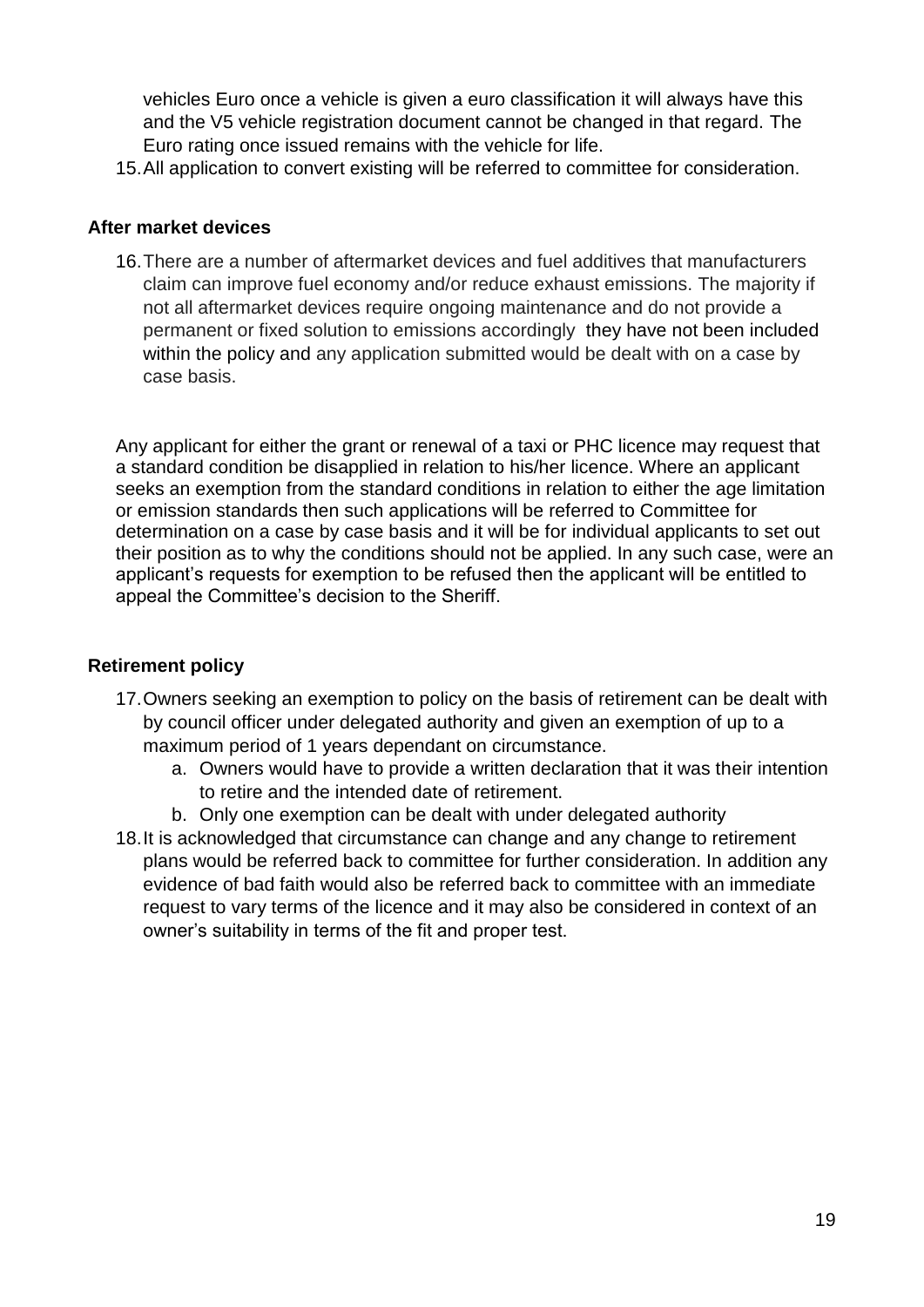### **Licensing Conditions**

Condition 256 :-

Licensed Vehicles in Edinburgh must be a motor vehicle of a type or model which holds a valid European Whole Vehicle Type Approval as an M1 vehicle, is purpose built for use as a Licensed Vehicle and must comply in all respects with the requirements of any Acts and Regulations relating to motor vehicles.

In addition to the above:-

From **7 May 2018** any motor vehicle to be licensed in respect of a new taxi licence or replacement vehicle under an existing taxi licence will require to be a Euro 5 or 6 taxi vehicle

From **1 April 2020** any motor vehicle to be licensed in respect of a new taxi licence or a replacement vehicle under an existing taxi licence will require to be Euro 6 taxi vehicle.

From **1 April 2019** any motor vehicle to be submitted for test in respect of either a new or existing taxi licence will require to be ( or exceed) a Euro 5 taxi vehicle. Any Euro 0-4 taxi vehicle licensed as a taxi prior to 1 April 2019 may continue to operate until that licence expires or 31 March 2020 whichever date is earliest

From **1 April 2020** all Licensed Vehicles must be less than 11 years old from the date of first registration (other than a Licensed Vehicle which is an Electric Vehicle or has been converted to LPG). A Licensed Vehicle submitted for test in respect of renewal of a taxi licence prior to the  $10<sup>th</sup>$  anniversary of its registration may continue to operate as a taxi until the expiry of the licence period following upon renewal of such licence. A Licensed Vehicle which has been converted to LPG submitted for test in respect of renewal of a taxi licence prior to the 14<sup>th</sup> anniversary of its registration may continue to operate as a taxi until the expiry of the licence period following upon renewal of such licence:

From **1 April 2022** any motor vehicle to be submitted for test in respect of either a new or existing taxi licence will require to be ( or exceed) a Euro 6 taxi vehicle. Any Euro 5 taxi vehicle licensed as a taxi prior to 1 April 2022 may continue to operate until that licence expires or 31 March 2023 whichever date is earliest

# **Current PHC Conditions**

Condition 303:-

Licensed Vehicles in Edinburgh must be a motor vehicle of a type or model which holds a valid European Whole Vehicle Type Approval and must comply in all respects with the requirements of any Acts and Regulations relating to motor vehicles.

In addition to the above:-

From **7 May 2018** any motor vehicle to be licensed in respect of a new PHC licence or replacement vehicle under an existing PHC licence will require to be a Euro 5 or 6 vehicle